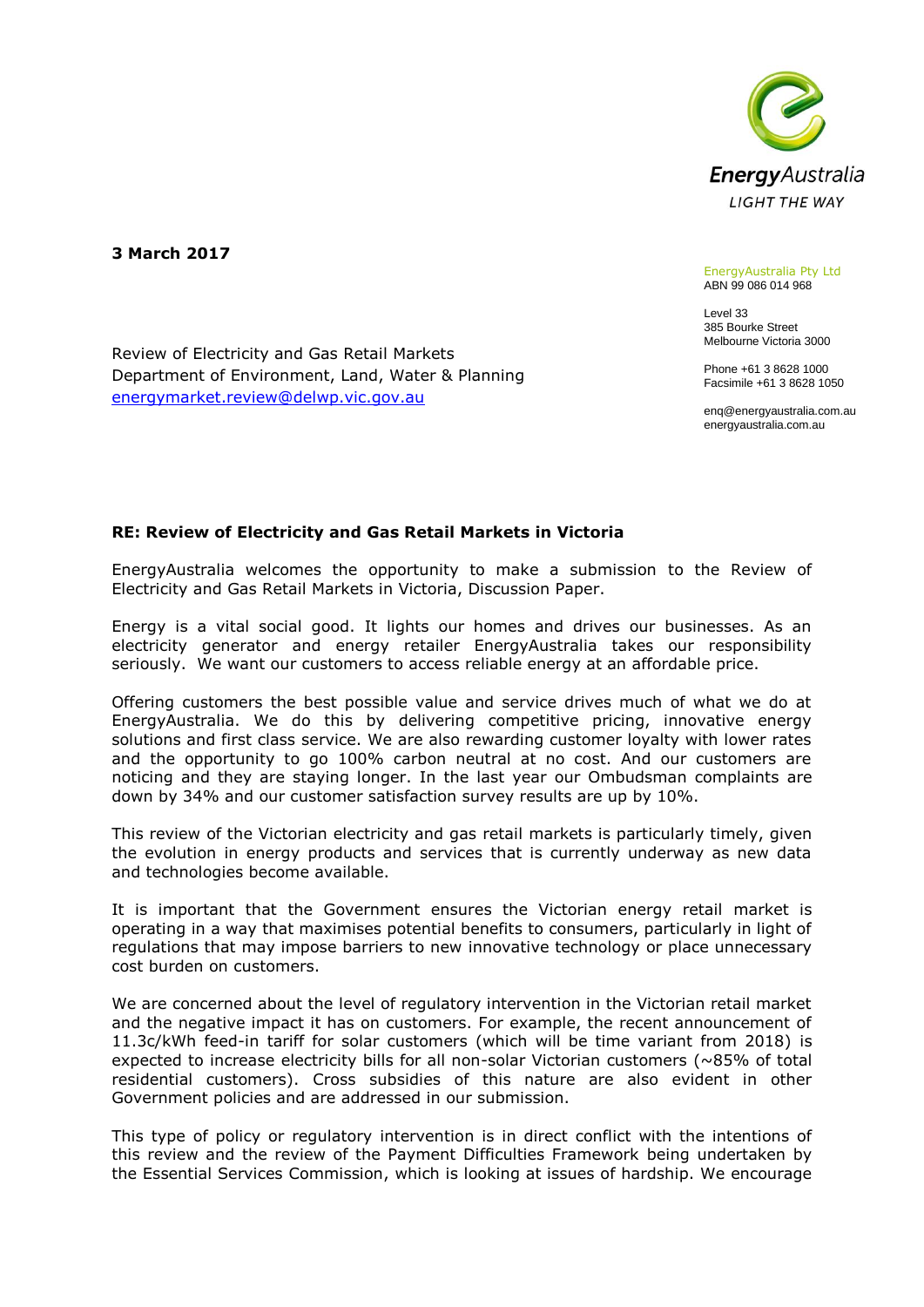the Panel to highlight this inconsistency to the Government and recommend action be taken to reduce regulatory burden in the State. First of foremost among any recommendations should be that Victoria immediately adopts the National Energy Customer Framework (without derogation) to reduce duplication of retailer systems and processes, and therefore prices for customers.

EnergyAustralia has consistently argued for retail energy market reforms that deliver in the best interests of customers. We believe this is best achieved through competitive markets where customers are able to make informed choices and where vulnerable customers are given appropriate support.

EnergyAustralia considers that the Victorian retail market is a very competitive and evolving market that delivers choice, affordable prices and innovation to customers. We do, however, recognise that it can be confusing for some customers, particularly when they are pressured or misled by marketing activity. Our submission includes a number of recommendations to reduce this risk and improve outcomes for customers.

We acknowledge that customers will, at times, struggle to pay their electricity bills and require additional help. Our dedicated support program, *EnergyAssist*, offers a range of support to customers including tailored payment arrangements, energy efficiency advice and appliance swaps. However, there are challenges in aligning retailer support with other government welfare assistance. We see opportunities for retailers, community groups and government to work better together and encourage the Panel to consider our recommendations in this area.

If you have any questions in relation to this submission please contact Sara Williams, Policy and Advocacy Lead, on (03) 8628 1742.

Regards

# **Kim Clarke**

Chief Customer Officer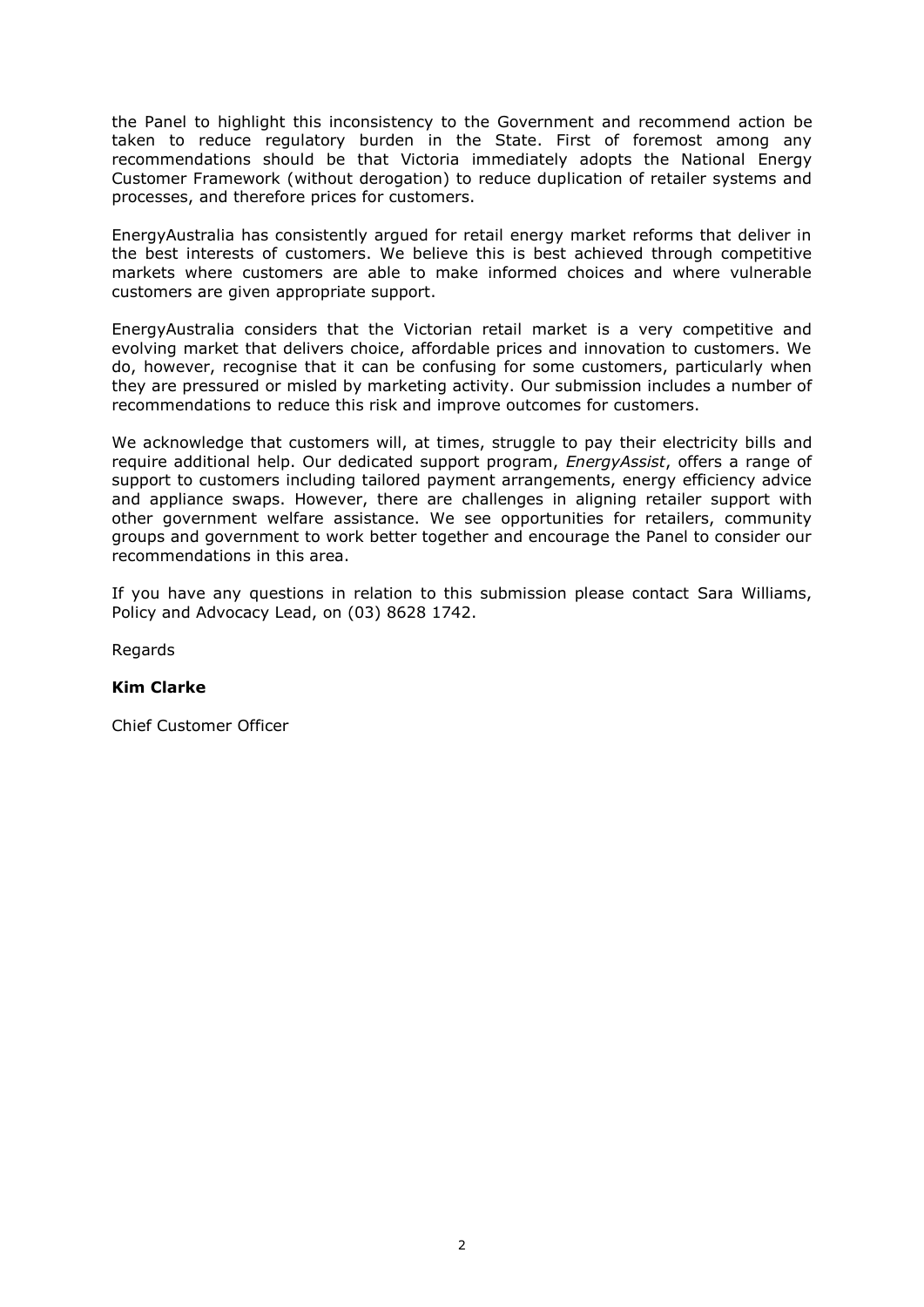# **About Us**

EnergyAustralia is one of Australia's largest energy companies, providing gas and electricity to 2.6 million household and business customer accounts in NSW, Victoria, Queensland, South Australia and the Australian Capital Territory. EnergyAustralia owns and operates a multi-billion dollar portfolio of energy generation and storage facilities across Australia, including coal, gas and wind assets with control of over 4,500MW of generation in the National Electricity Market (NEM).

In Victoria, we provide gas and electricity to around 20% of households. We also service 15% of small business electricity needs and 19% of their gas needs.

EnergyAustralia is the only major vertically integrated energy retailer based in Victoria with approximately 2000 employees – at the Yallourn power station and mine in the Latrobe Valley and contact centre and head office staff located in metropolitan and CBD locations. Last year our contact centre, based at Geelong, was awarded best contact centre in the large centre category.

As an energy retailer we acknowledge the important role we play in supporting vulnerable customers who, for whatever reason, are unable to pay their energy bills. We do this via a dedicated hardship program, *EnergyAssist*, which we deliver in cooperation with Kildonan Uniting Care to provide tailored assistance to customers facing payment difficulties. The *EnergyAssist* program offers individual case managers who support customers with a range of advice about payment plans, government grants, financial counselling, energy efficiency information, home energy audits and appliance swaps. In Victoria, there are 14,000 customers participating in our *EnergyAssist* program every year.

# **The Victorian Retail Market**

-

Prior to the 1990s, Australian energy markets comprised of vertically integrated, government-owned monopolies.

Jurisdictional regulation prohibited new energy retailers from entering the market and customers did not have a choice of energy retailer.

Between 2001-2004, significant efforts were made across jurisdictions to transition towards a more open and competitive national energy market that would deliver improved economic and environmental performance and deliver benefits to households, small business and industry.<sup>1</sup> State and Territory Governments progressively introduced full retail contestability, the majority of which have removed price regulation. Victoria introduced full price deregulation in 2009.

At the same time as deregulation of pricing occurred, regulation of energy retail markets evolved to promote competition and influence the pace of these markets' transition through the competitive stages. $2$ 

Competitive markets are a powerful vehicle for delivering the outcomes customers genuinely want and value.

The dynamic process of effective retail competition accomplishes three very important things on behalf of customers:

<sup>1</sup> Council of Australian Governments, *Australian Energy Markets Agreement*, 30 June 2004 (revised 2013) p1

<sup>2</sup> Australian Energy Market Commission (AEMC), *2016 Retail Competition Review Final Report*, 30 June 2016, p3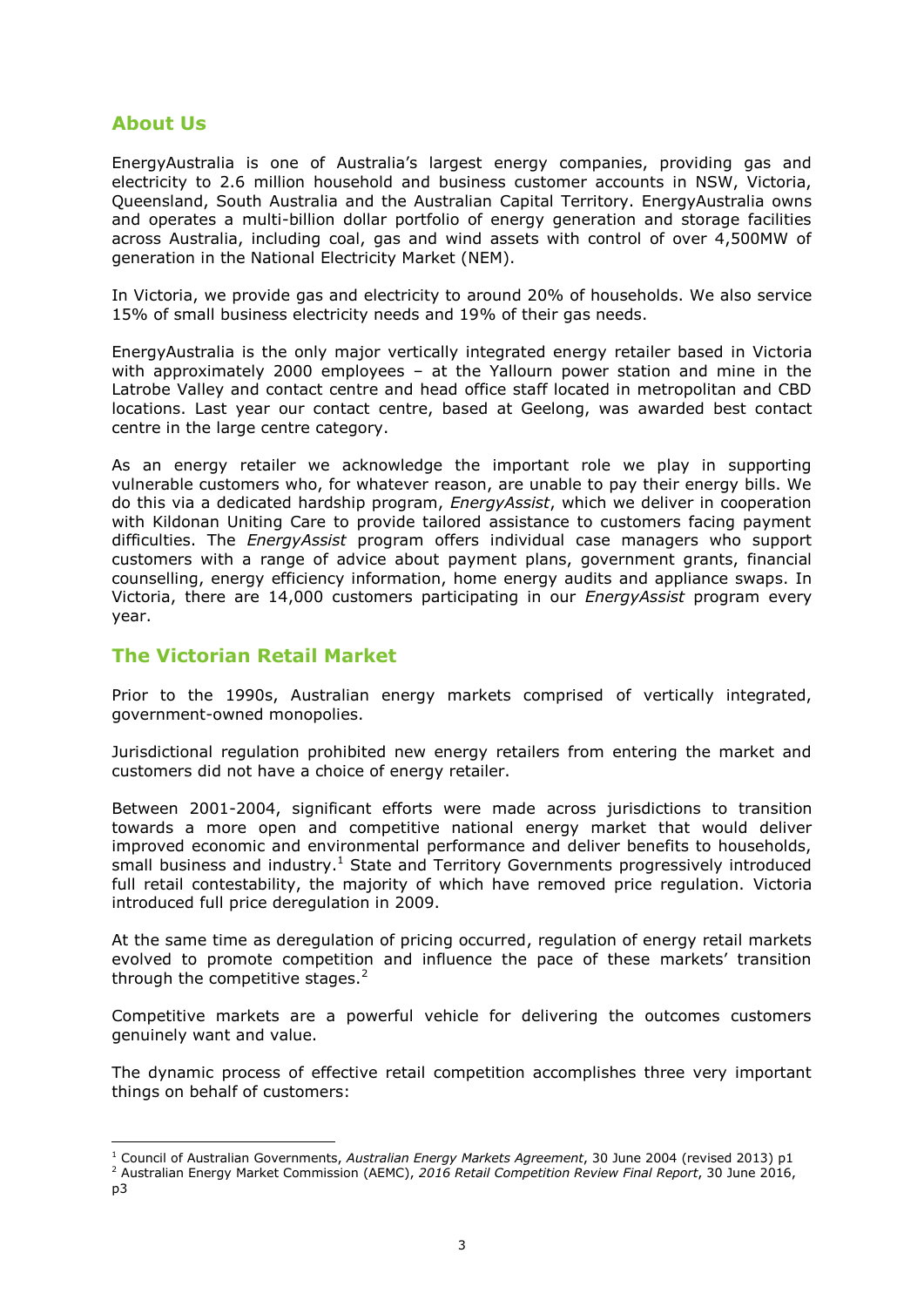- 1. the minimisation of wasted resources deployed in the provision of energy services (efficiency) – by penalising suppliers with relatively high cost bases for a given service;
- 2. insulation from poor business decision making whereby retail businesses wear the cost risk of bad investments; and
- 3. the promotion of new and better ways of providing energy services (innovation) giving customers more choice of products and services to suit their energy needs.

In EnergyAustralia's view, alternatives to competition with respect to the provision of energy services, such as direct regulation, are very unlikely to drive efficiency and innovation to the same extent as competition does. International evidence supports this. In the UK, for example, reforms to restrict tariffs offers and ban discounting resulted in customers paying  $£1.4$  billion a year more than they would in a fully competitive market<sup>3</sup>. Appendix 1 includes further information on the UK experience.

A competitive retail sector drives economic efficiencies 'forward' in the mass-market and commercial and industrial markets for electricity; and 'backward' in wholesale spot and hedging markets for electricity.

Deregulated retail markets also offer opportunities for active customers to seek and obtain the best retail offer for their circumstances. This is particularly valuable for low or fixed income households which traditionally are more price sensitive and active in the market.<sup>4</sup>

Victorian retailers provide a range of services to, and on behalf of, customers including:

- billing and service functions for the entire energy delivery chain;
- purchasing wholesale energy on behalf of customers;
- managing the risks associated with wholesale market volatility;
- purchasing renewable energy certificates;
- purchasing energy efficiency scheme (VEET) certificates;
- assisting customers experiencing hardship;
- managing credit and bad debt risk (network and retail); and
- offering price, product and service differentiation to suite customer needs, including information about energy use and energy efficiency.

It is important to remember that the efficiencies and improvements that are driven by a deregulated retail energy market remain largely under-observed, given the absence of a counterfactual monopoly or regulated market.

# **What makes up an energy bill?**

-

On average, energy costs typically account for a small proportion of a household's disposable income, or around  $2.6\%$ .<sup>5</sup> It rates significantly below other household expenditure such as food, housing and recreation. However, low income households traditionally spend a higher proportion of income on energy for a variety of reasons such as less efficient appliances and housing.<sup>6</sup>

<sup>3</sup> Competition and Markets Authority (CMA), *Modernising the Energy Market,* 24 June 2016, p6

<sup>4</sup> AEMC, *2016 Retail Competition Review Final Report*, 30 June 2016, p13

<sup>5</sup> Australian Bureau of Statistics, *Household Income, Expenditure and Wealth* (Housing comprises 18% of average household expenditure, 17% for food and non-alcoholic beverages, and 13% for recreation)

<sup>6</sup> Australian Energy Regulator (AER), *Annual Report on the Performance of the Retail Energy Market 2015-16*, p51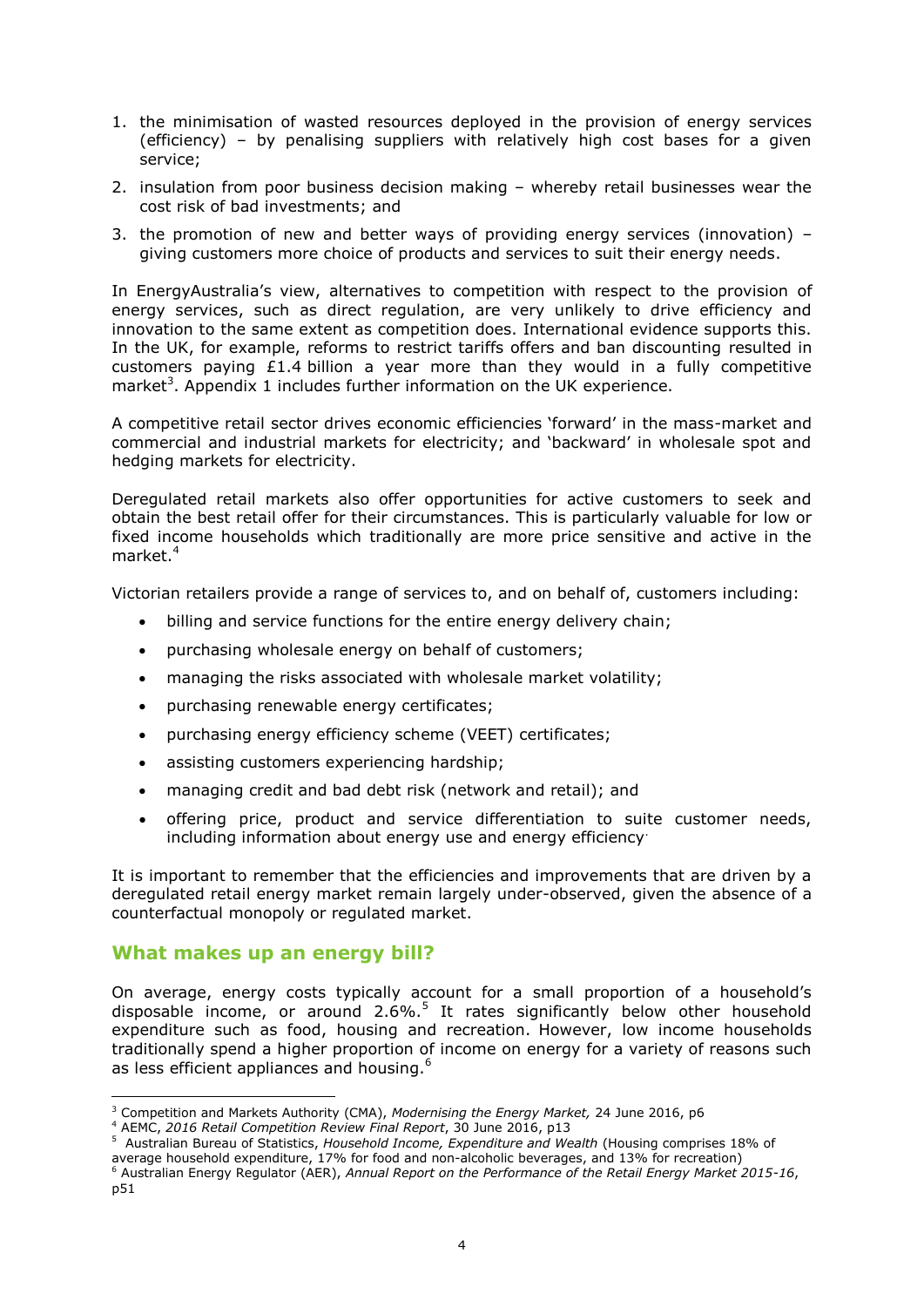The average household bill comprises the cost of energy, networks (including metering), retailing costs, green schemes, and any losses as the result of transporting electricity or gas. Figure 1 below provides a breakdown of an average national electricity bill.





As Figure 2 shows, many households went through a period of bill shock between 2007-08 to 2013-14 as electricity prices rose by around 10% per annum after a period of relative price stability. These increases were largely driven by network investment as ageing assets reached their end of life (typically 40-50 years), as well as new investment needed to meet peak demand. $8\,$  In Victoria, distribution network investment in capex and opex increased by \$7.4 billion during the 2011-15 regulatory period.<sup>9</sup>

**Figure 2: Retail electricity price index (inflation adjusted) ─ Australian Capital**  Cities<sup>10</sup>



<sup>-</sup><sup>7</sup> ACIL Allen, *RET Review Modelling*, 7 August 2014, p24

<sup>8</sup> AER, *State of the Energy Market 2015*, p134

<sup>9</sup> AER, *Victorian Electricity Distribution Network Service Providers - Distribution Determination 2011–2015 Final Decision*, October 2010, pii

<sup>10</sup> AER, *State of The Energy Market 2015*, p135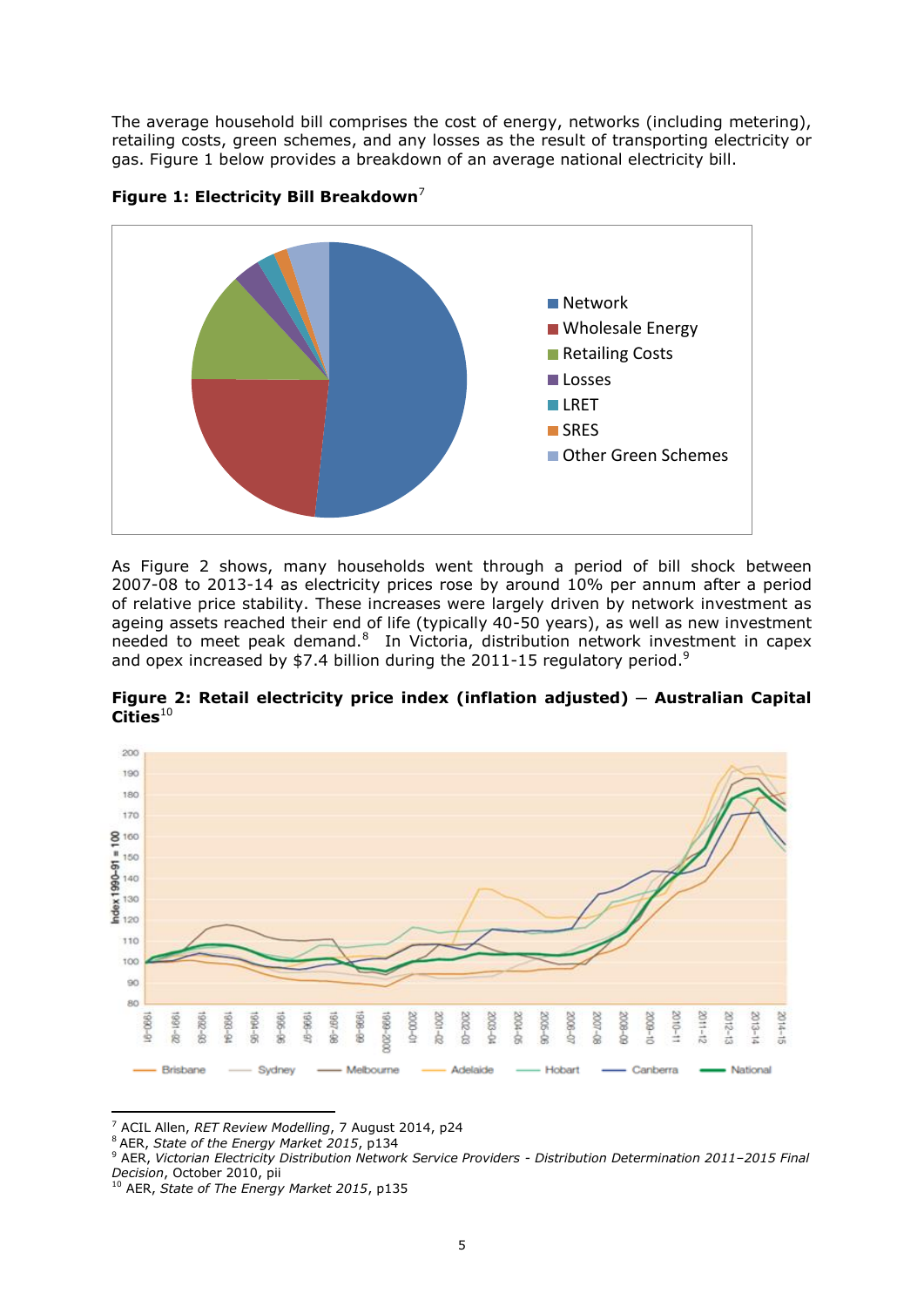We know that future energy price rises will largely be driven by the wholesale market, with the closure of Hazelwood power station in early 2017 and tightening gas supplies across the NEM. $^{11}$  At the same time, the wholesale market is experiencing increased volatility due to greater penetration of intermittent renewable generation. The Victorian Renewable Energy Target will also increase price volatility. This volatility will need to be managed by retailers on behalf of consumers to prevent further bill shock.

The retail component of the bill largely consists of wholesale management costs, retail operating costs and a margin for providing the service. Each element is discussed in the following section.

#### Wholesale management costs

Energy retailers manage the risk of wholesale electricity prices for customers and reduce their exposure to real-time volatility. Wholesale prices in the NEM can range from negative \$1000/MWh to \$14,000/MWh and can change every five minutes. The ability of retailers to insulate customers from this volatility and offer a consistent c/kWh price is vital to an effective market.

Retailers will generally hedge their wholesale risks through contractual arrangements with generators via a mix of pre and post payment contracts (eg. swaps, caps). Retailers enter these arrangements based on assumptions about the amount of energy they will need and the profile of their customers' usage.

Changes in usage patterns or disruptions in the wholesale market can severely impact a retailer's exposure to wholesale costs. A risk premium is included in all retail products to manage this.

# Retail operating costs

-

Retail operating costs include obvious functions, such as billing and contact centres, but also include other functions that are less obvious, but equally important, such as credit management and hardship support. The largest contributor to retail costs was Credit (including an allowance for bad and doubtful debts) which, in EnergyAustralia's case means carrying hundreds of millions of dollars of debt on behalf of residential customers. Retailers carry the debt cost for the entire delivery chain – wholesale, transmission and distribution – which means we have to pay all of these businesses regardless of whether our customers pay their bills. As shown in Figure 4, this credit management function makes up a significant proportion of our retail operating costs.

At any point in time EnergyAustralia has more than 45,000 customers on payment plans and 14,000 customers in our *EnergyAssist* program. The hardship debt alone carried by EnergyAustralia amounts to more than \$20 million and may never be fully paid off due to the challenging circumstances faced by our hardship customers.

Some stakeholders have compared electricity to other important services such as superannuation, where the default plan is the lowest cost option in market, and question why the default for electricity is the highest price in market. However, such comparisons are not valid because they do not consider the level of risk associated with carrying debt on behalf of customers.

With other services such as superannuation, there is no risk of not being paid for a service you have provided. If the customer chooses a low fee, low return default super rate they wear the entire benefit or detriment of that decision. However, this is not true

<sup>11</sup> AEMC, *2016 Residential Electricity Price Trends,* 14 December 2016, p4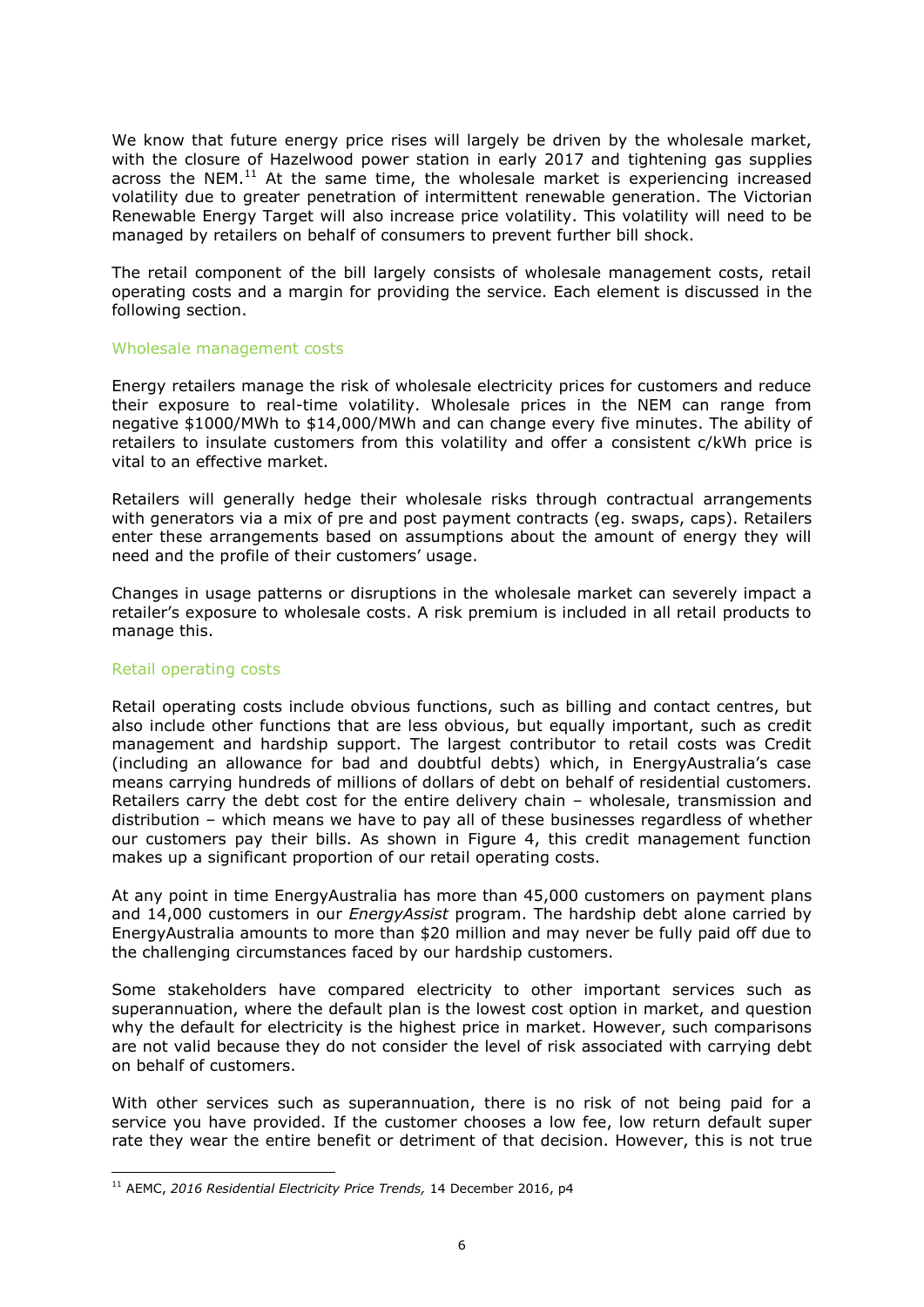of the energy market, where a good has been provided and must be paid for, if not by the customer then by the retailer. Having a default rate that is lower than a market offer would create a subsidy from active customers to non-active customers.

Figure 3 is breakdown of EnergyAustralia's retail cost categories. Each of the components is impacted by various factors, such as interest rates (Credit), vendor costs (Product and Marketing) and national economic conditions (Hardship and Complaints). Retailers make decisions on potential cost movements on these items a year ahead when they set annual prices.



# **Figure 3: Retail Cost Breakdown**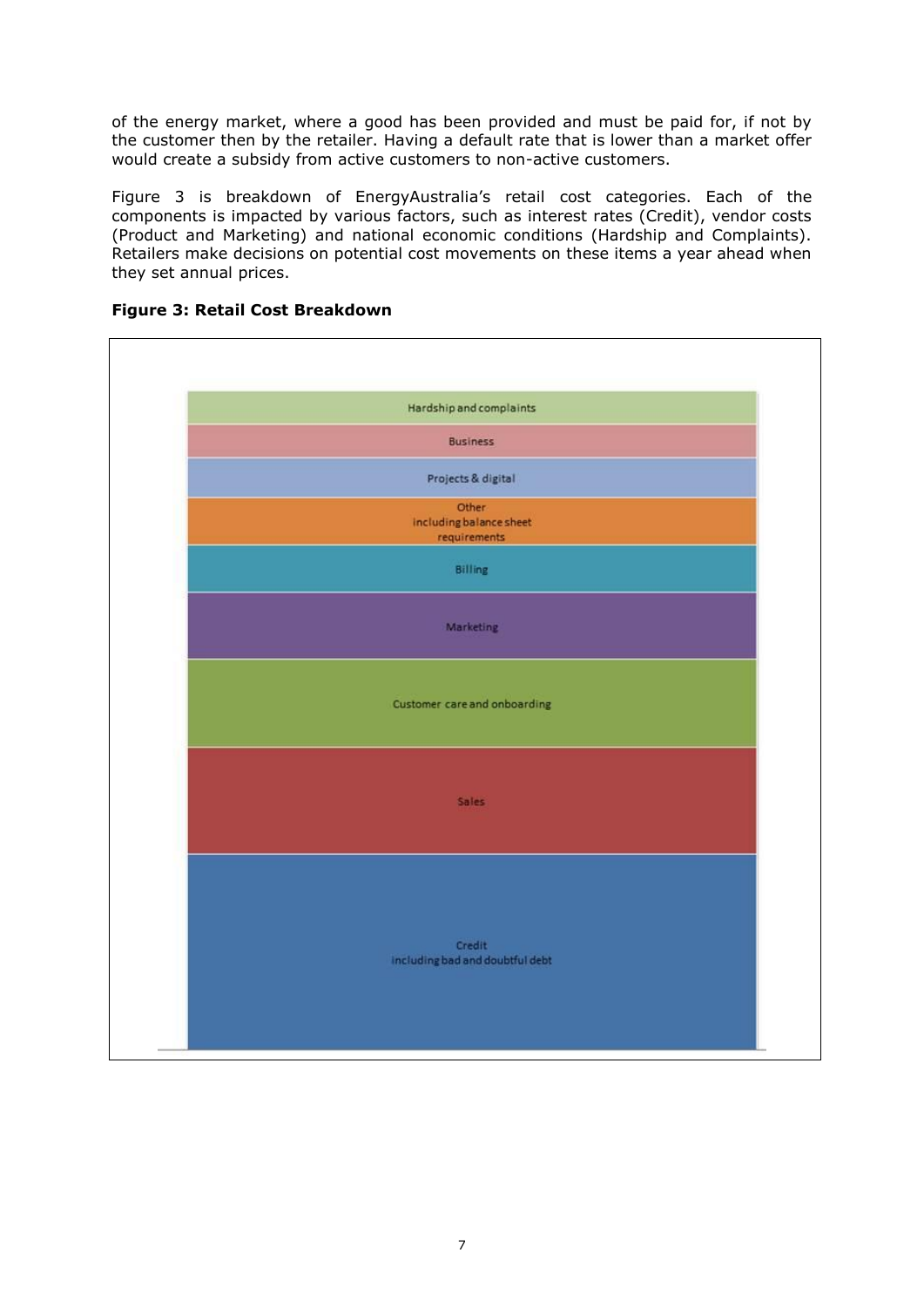#### Retail margins

-

The Discussion Paper refers to reports that have questioned the margin of energy retailers.<sup>12</sup> These reports fail to accurately reflect reality, largely because they under represent retailer wholesale hedging or operating costs, or they overestimate the revenue received by retailers, particularly when discounted tariffs are considered.

Energy retailers (like a market participant in any sector) will apply a margin which they consider represents are reasonable return on investment, the risk involved in seeking that return and the prevailing market conditions.

The Return on Invested Capital (ROIC) of the three major retailers over the last six years ranges from 2% to 8.2%. Over the same period the average Weighted Average Cost of Capital (WACC) was 8.02%. Whilst this analysis is NEM wide, with most jurisdictions now fully deregulated it shows that the major retailers are not covering their costs of investment.

As a point of comparison, Figure 4 below shows the average rate of return for Victoria's distribution network service providers (DNSPs) over the same period, as allowed by the Australian Energy Regulator (AER), was around 9%. DNSPs are monopoly business with little of the risk that retail and generation businesses are exposed to and, as a result, have higher credit ratings and lower borrowing costs.



*Figure 4: Major Retailer ROIC & WACC Comparison<sup>13</sup>*

<sup>12</sup> Department of Environment, Land, Water and Planning (DELWP), *Review of Electricity and Gas Retail Markets in Victoria Discussion Paper,* January 2017, pp9-10

<sup>13</sup> Material sourced from Bloomberg, AGL and ORG investor presentations and AER regulatory determinations. Note: ROIC calculation is normalised for all impairments, gain on sale of investments, acquisition and divestiture relates expenses.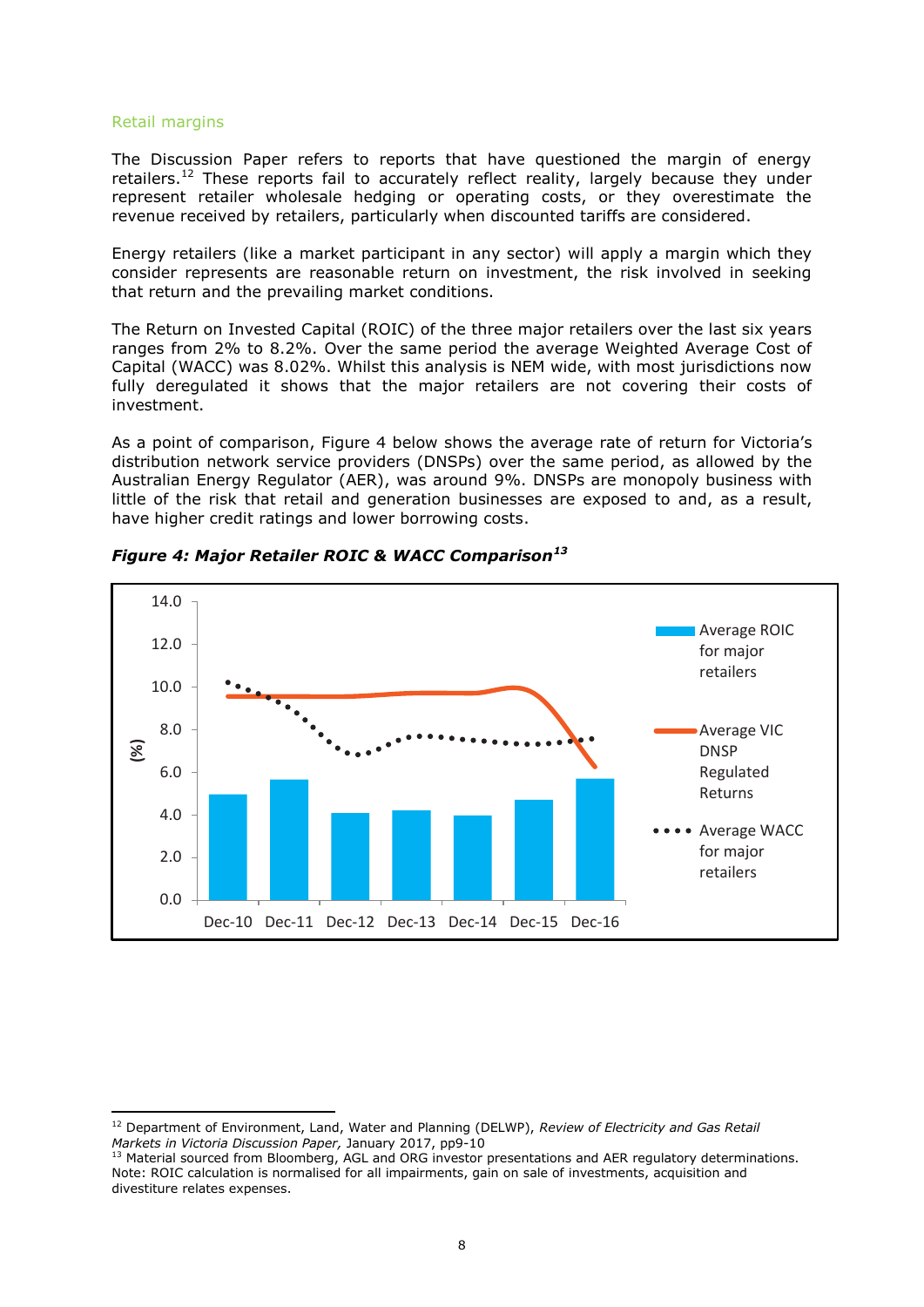Since retail contestability and then price deregulation, the number of retailers has gradually increased to the current situation where we have 29 electricity retailers and 11 gas retailers operating in Victoria.<sup>14</sup> This has resulted in a variety of products, services and prices available to customers. Victoria has also experienced the highest churn rates of all NEM jurisdictions (see Figure 5 below).



# **Figure 5: NEM Churn Rate 2011-2014**<sup>15</sup>

This churn activity has seen a move away from the three major retailers towards smaller entrants who are offering differentiated products and services, and pursue aggressive marketing activity. EnergyAustralia has consistently lost market share in Victoria equivalent to around 10,000 customers each year for the past three years. This trend is equally true for the other large retailers, AGL and Origin.<sup>16</sup>

It is evident that even if the major retailers wanted to increase margin to achieve a ROIC comparable to their WACC, they would not be able to as smaller retailers would continue to undercut them on price and/or service and take further market share.

# **Regulatory Burden**

Regulation should be designed in the interests of customers and enable retailers to provide services in the most efficient low cost manner and in the way most beneficial to customers.

Fifteen years ago, the Parer Report recognised the unnecessary cost burden imposed on consumers by regulatory duplication.

"The differing rules between states, and between gas and electricity, can boost the cost of new market entry by retailers by up to one third through the need for additional IT

<sup>-</sup><sup>14</sup> Essential Services Commission (ESC), *Victorian Energy Market Report 2015-16*, p11

<sup>15</sup> Australian Energy Market Operator (AEMO), *National Electricity Market Monthly Retail Transfer Statistics,* December 2014

<sup>16</sup> ESC, *Victorian Energy Market Report 2015-16*, p80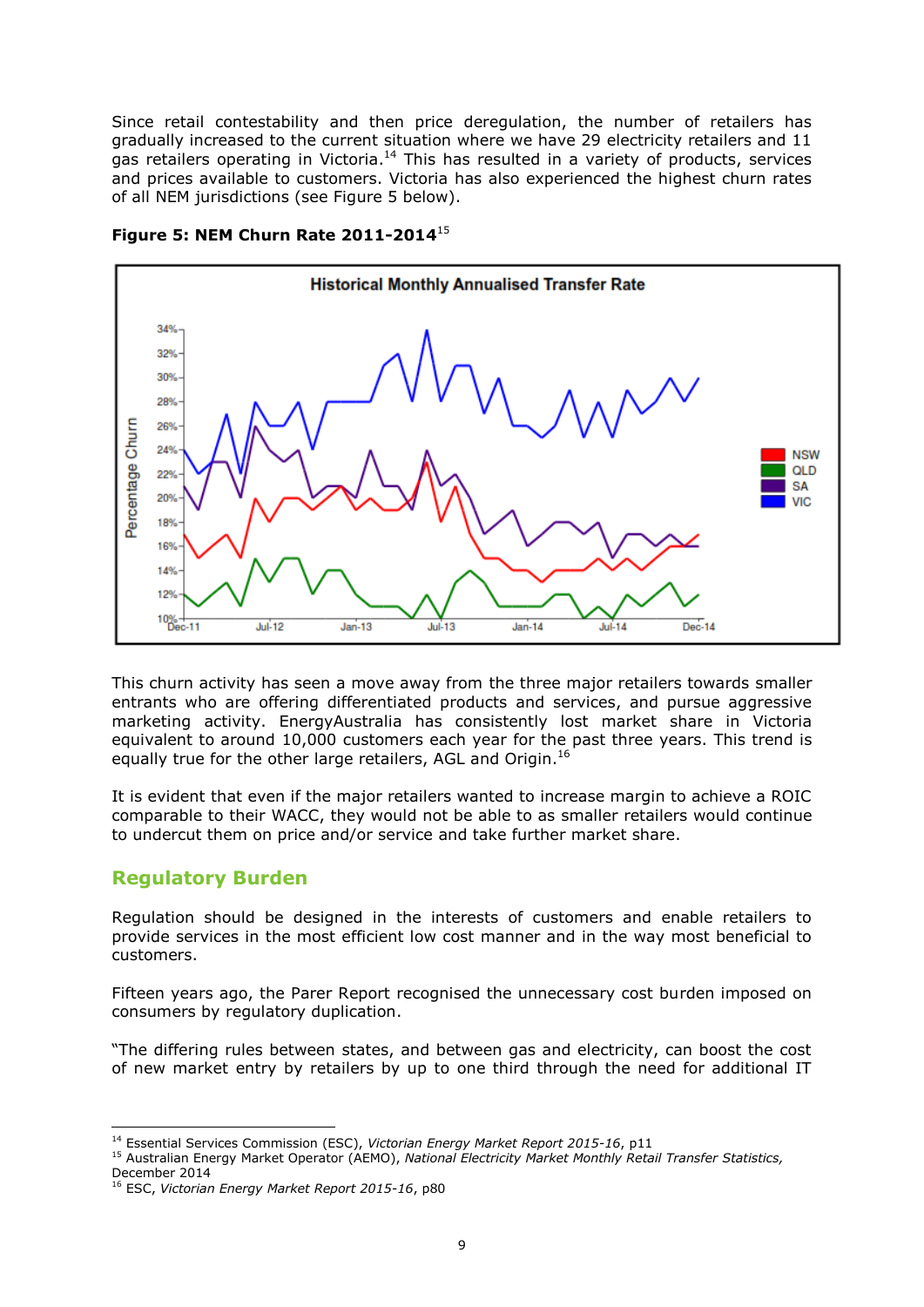system capital and operating costs, and the inability to take advantage of back office scale economies that should otherwise be available."<sup>17</sup>

In response to the Parer Report, the Council of Australian Governments (COAG) agreed to wide reaching energy market reforms to achieve efficiency and lower costs for consumers.

In recent years however, individual government policy and regulation are eroding these gains, creating duplication and inconsistency. EnergyAustralia undertook an assessment of its regulatory obligations and found we have 5500 different obligations within over 250 instruments (State and Federal) involving in excess of 50 different regulators.

Much of the regulatory burden in the energy sector stems from replication with differentiation across and amongst States/Territories and the Commonwealth. Given this situation, we are surprised that energy is not one of the COAG Deregulation Priority Areas.<sup>18</sup>

The most notable regulatory inconsistency is that Victoria is the only jurisdiction in the NEM that has not applied the National Energy Retail Law and Rules (collectively known as the National Energy Customer Framework) and continues to maintain separate regulatory obligations administered by a State regulator, the Essential Services Commission (ESC).

The ESC and the AER fundamentally do the same role. The AER is the retail regulator for all NEM jurisdictions, except Victoria for which the ESC has retained responsibility. The AER is the regulator in Victoria for wholesale markets and most network issues. The two regulators are even based three blocks from each other in Melbourne. The ESC charges Victorians through licence fees and State taxes whilst the AER recovers costs through Federal taxes that Victorians also pay.

The Australian Energy Market Commission (AEMC) is the rule maker for the National Electricity Law (NEL) and the National Gas Law (NGL) that apply in Victoria, while the National Electricity Retail Rules (NERR) do not. When the AEMC makes new rules, they apply seamlessly across the NEL/NERR, except for Victoria. The ESC must then make changes to its retail code or choose a different path entirely. When they make an update that is not identical to the NERR, it is costly and confusing for everyone.

The inefficiency of maintaining two regulatory systems administered by two different regulators for retail matters in the NEM only increases costs and complexity for Victorians consumers. It requires retailers to maintain separate processes for Victoria and comply with different regulatory reporting arrangements and compliance standards. Other examples of higher regulatory burden in Victoria include:

a \$22 cap on exit fees (inc. GST);

- higher and time variant feed-in tariffs, including a critical peak price;
- Victorian Energy Efficiency Target Scheme costs;
- same-day standing offer publication requirements;
- special treatment of solar customers; and
- wrongful disconnection payments of \$500 per day.

<sup>17</sup> W.R Parer, *Towards a Truly National and Efficient Energy Market* (COAG Energy Market Review), 2002, p10

<sup>&</sup>lt;sup>18</sup> COAG Deregulation Priority Areas: Housing and commercial building and construction, road freight, exporters, food and dairy manufacturing, fish processing, agriculture, tourism business licensing, cafes and restaurants, clothing retail, eco-lodge and marine tour operators and native title in mining, gas and exploration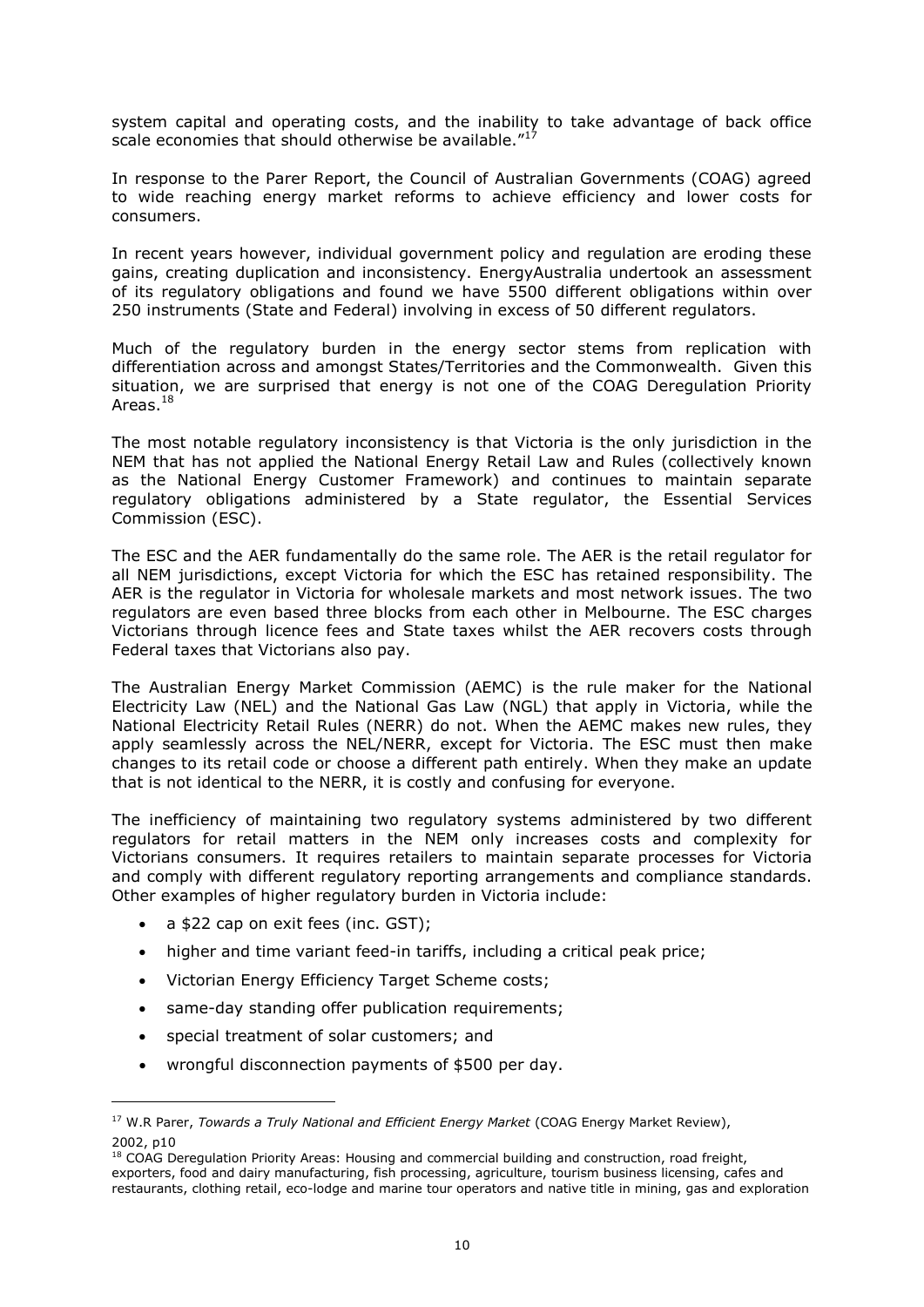These costs increase inefficiency and cross-subsidies, and are exacerbated over time as, for example, more people take up solar tariffs. The St Vincent de Paul Society estimates that the new 11.3c/kWh feed-in tariff in Victoria (the largest standard feed-in tariff of all jurisdictions) will initially increase bills for non-solar customers by \$20 and will increase as more people take up solar<sup>19</sup>. In addition, nearly 90,000 Victorian households are still on the generous 60c/kWh feed-in tariff until 2024 which is embedded in Victorian bills.

A mandated universal smart meter rollout was also a cost unique to Victoria. Whilst meter rollout costs incurred by distributors are determined by the AER, retailer system upgrades to manage the increase in data is not recovered via regulated means, but reflected in increased retailer operating costs. For EnergyAustralia this cost was in the tens of millions. This cost is often not accurately reflected when commentators discuss energy price increases.

Other government policies that directly or indirectly impact the cost of doing business that flows through to Victorian customers includes the Victorian Government's decision to unilaterally increase coal royalties three-fold in 2016 (\$19 million annually), adding another public holiday to the calendar (\$1 million annually), and the newly announced doubling of the solar feed-in tariff (\$3 million initially and possibly a further \$3 million if a time variant FiT is required).

Other Government policies we expect will have an impact on future energy prices include the ban on gas exploration and development, and the Victorian Renewable Energy Target (VRET). Any policy that arbitrarily bans resource development will naturally have a negative demand/supply flow-on effect to customers. The VRET is an example of Government embedding cross-subsidies in electricity bills and is likely to have its largest impact post-2020 once the Federal RET subsidies are exhausted.

In addition, Victorian market participants are currently waiting on major decisions by the ESC and Victorian Government, respectively, with regard to:

- the Payment Difficulties Framework which will cost EnergyAustralia in the tens of millions to implement and significantly increase our ongoing operating costs based on the current draft; and
- whether to defer competition in metering in Victoria for several years, to require new smart meters to meet the AMI specification rather than the national one, or both. We have not fully costed this option yet as the policy direction is uncertain but expect the difference in operating systems to run into the millions of dollars.

Further inconsistencies exist in government concession and rebate schemes. These schemes should be targeted to assist potentially vulnerable customers pay their energy bills. However, the inconsistency across jurisdictions in applying these rebates results in sub-optimal outcomes for vulnerable customers and higher costs for all consumers. This arises from:

disparity in schemes leading to higher overheads;

-

- new requirements being added with little lead time; and
- the structures in some states (particularly Victoria) being complex that can lead to over application of rebates to customers that are unrecoverable from government.

Further consideration should be given to harmonising concession and rebate schemes to ensure vulnerable customers are given support that is clear, appropriate and easy to access.

<sup>19</sup> G. Dufty, 'Victoria doubles feed-in tariff to drive solar again', *The Herald-Sun*, 1/3/2017, p9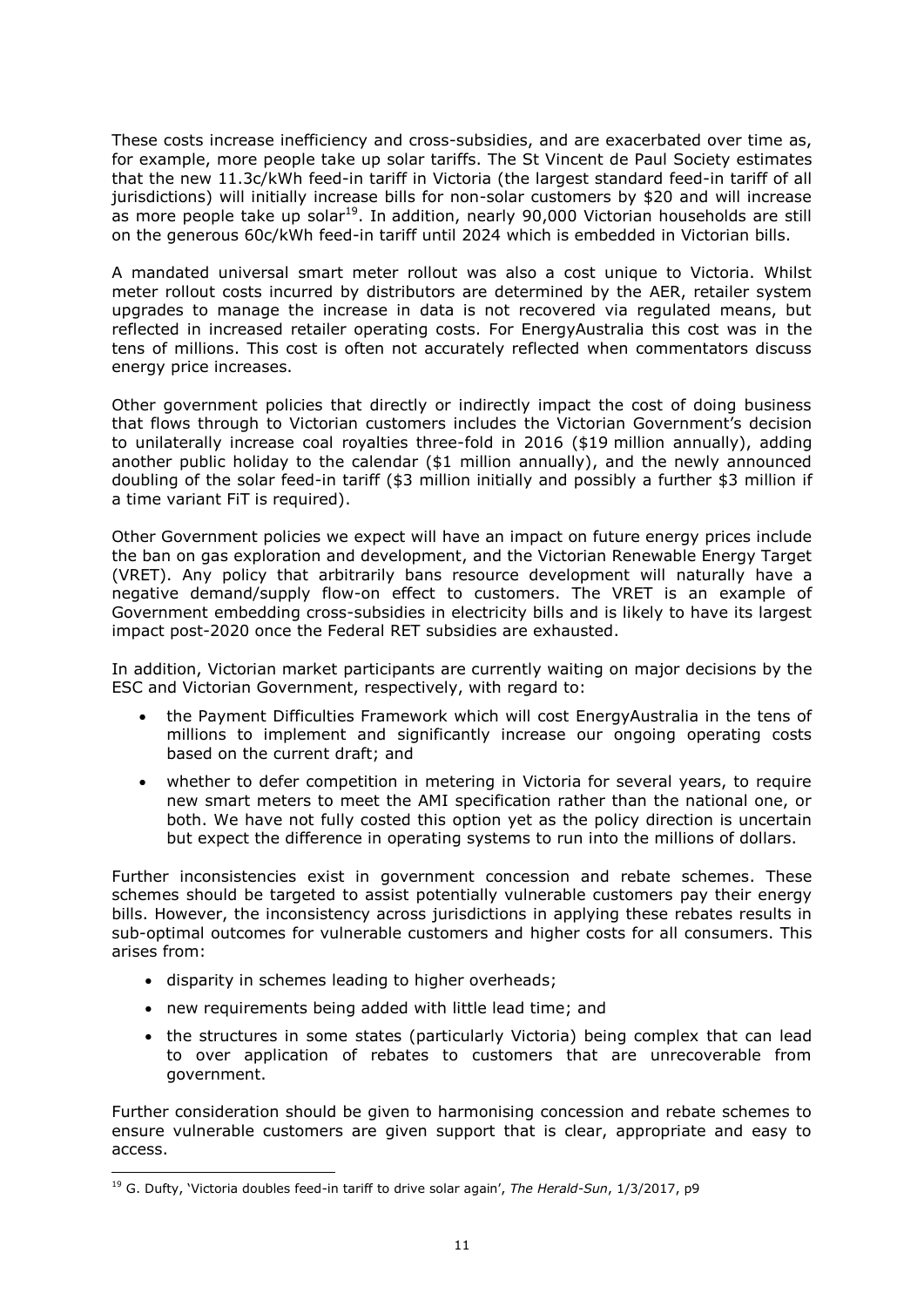# **Recommendation 1**

That Victoria immediately adopts the National Energy Customer Framework (without derogation) to reduce duplication of retailer systems and processes, and therefore prices for customers.

# **Recommendation 2**

That the Commissioner for Better Regulation be tasked with undertaking a regulatory assessment of the Victorian energy market to consider opportunities to reduce regulatory burden and reduce costs to Victorian consumers.

# **Recommendation 3**

That the Victorian Government reconsiders its time-variant feed-in tariff and/or allows the full costs of the scheme to be passed onto solar customers directly to reduce the cost burden on other Victorian customers.

# **Recommendation 4**

That Victoria leads concessions reform and seeks national consistency across the NEM jurisdictions.

# **Recommendation 5**

That the Victorian Government immediately reverses its moratorium on gas exploration and development to encourage more gas supplies and reduce energy costs for customers.

# **Recommendation 6**

That the Victorian Government urgently implements reforms that reduce the cost of serving customers at least equivalent to offset the coal royalty increase – see recommendations 1-5 as a starting point.

# **Increasing transparency of subsidies**

The source and extent of subsidies embedded in policy frameworks in the NEM are not always transparent to governments, market participants and consumers of electricity. Subsidies essentially transfer value from one group to another group in a way that would not occur but for the impact of a policy or regulatory setting causing the transfer. Subsides can be implicit, and often have unintended transfers, or explicit and have purposeful transfers. Some subsidies are in the interests of consumers whiles other are not, depending on their impact on the efficiency and equity of outcomes in the NEM over time.

Implicit subsidy  $-$  for example, non-cost reflective network tariff structures mean that non-peak electricity users are effectively subsidising a portion of peak electricity users'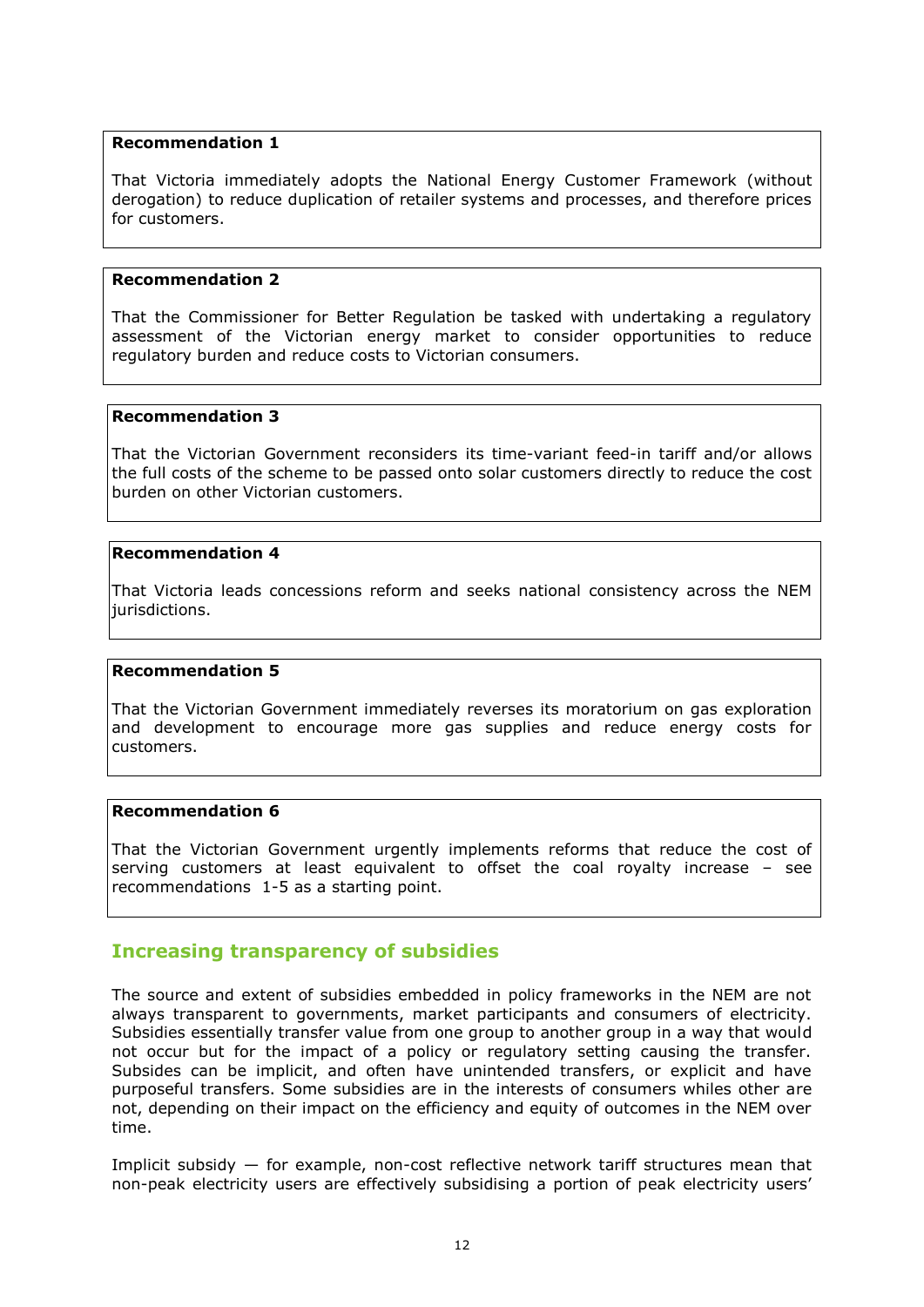network costs. This is because network pricing signals received by most households and small businesses fail to reflect the true cost of system peaks varying by location, time of day, time of year and on individual extreme temperature days. Energy Networks Australia has estimated that cost reflective tariffs can lead to savings of \$17.7 billion in present value terms over a 20 year period. A potential efficiency implication is that the incentive to minimise system peaks (and their costs) has been severely dulled. A potential equity implication is that households without the means to invest in embedded generation (and related options) are providing an implicit subsidy to households with the capacity to invest in such options. In the case of solar this means low income households and/or renters are subsidising those that can afford solar panels. Policies, such as the Victorian Government's increased feed-in tariff to recognise the 'social cost of carbon', only make this inequity worse.

Explicit subsidy  $-$  for example, the VRET subsidises a portion of the cost of building large-scale renewable generation in Victoria. Contracts for difference signed with the Government will provide guaranteed revenue to the owners of successful renewable proponents. The cost subsidy component of the contracts is recovered from Victorian electricity customers via their final retail bill. A potential efficiency implication is that lower cost, non-renewable forms of emission reduction technologies are not receiving a similar incentive to be deployed (on a \$ per tonne of CO2 reduced basis). To address this issue the UK Government has established a Levy Control Framework (LCF) which is designed to control the costs of supporting low carbon electricity, paid for through consumers' energy bills.<sup>20</sup>

While subsidies can be beneficial, a lack of transparency makes it difficult to assess their cost and benefits over time.

# **Recommendation 7**

The Victorian Government publically report annually on the costs of its VRET and legislate an immediate review of the scheme if a cost threshold is reached, similar to the Levy Control Framework set by the UK Government.

# **Testing the effectiveness of competition**

As electricity is an essential service, there has been and continues to be ongoing discussion about optimal price, protection and service outcomes.

The AEMC has been tasked by jurisdictional governments to monitor the level of competition across the NEM. As the Commission rightly points out, "Markets are dynamic: conditions change as the cost of inputs and technologies change, demand levels vary, innovation occurs, firms enter and exit the market, and customer preferences change. As a result, the development of effectively competitive markets is a continuous, iterative process and does not necessarily happen smoothly."

In its assessment of retail competition in the NEM, the AEMC considers a number of market indicators:

customer activity in the market;

- customer outcomes in the market;
- barriers to retailers entering, expanding or exiting the market;
- the degree of independent rivalry among retailers;

<sup>&</sup>lt;sup>20</sup> More information at [www.gov.uk/government/collections/levy-control-framework-lcf](http://www.gov.uk/government/collections/levy-control-framework-lcf)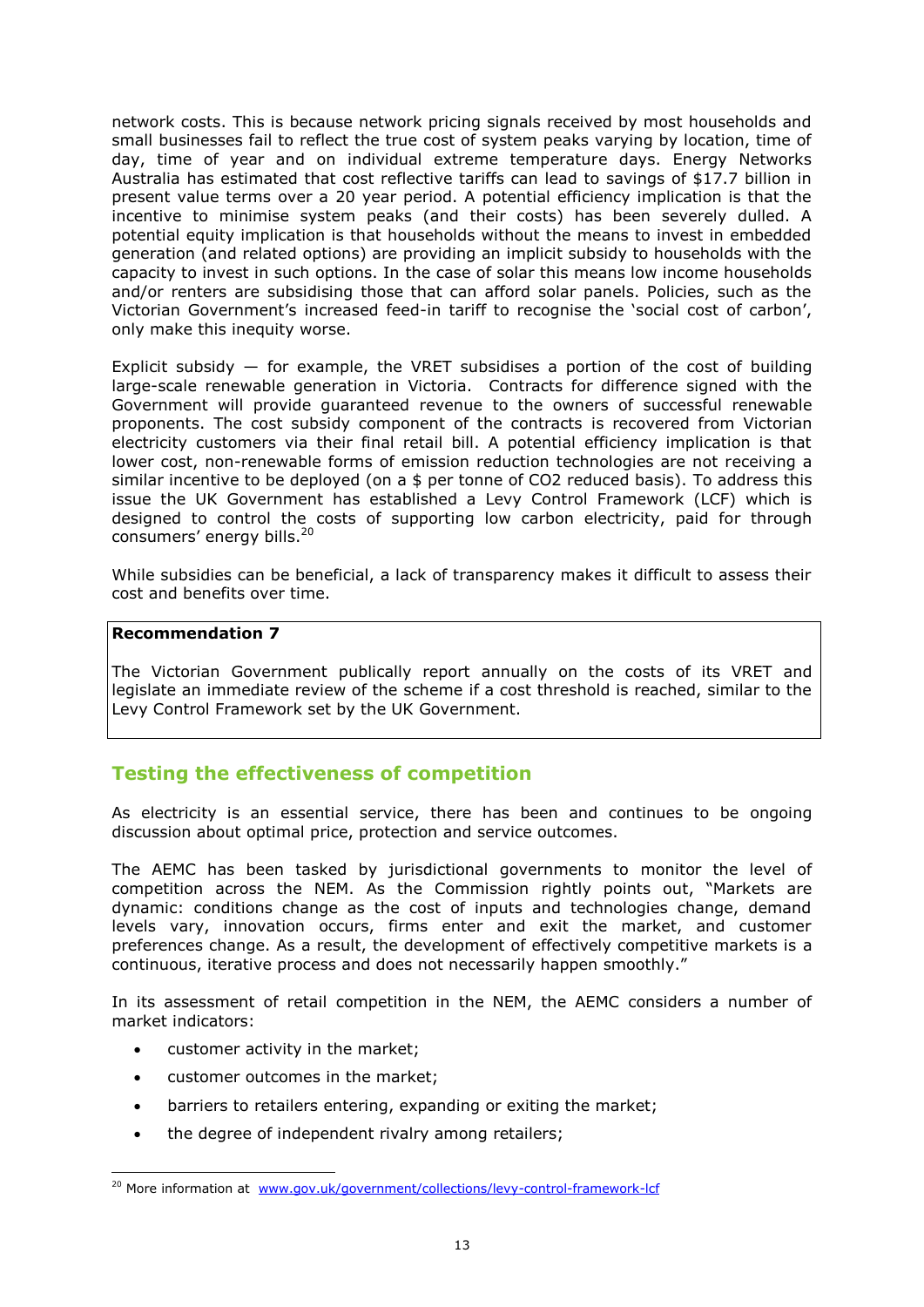- whether retail energy prices are consistent with a competitive market;
- experiences and outcomes related to new and emerging energy products and services; and
- outcomes for vulnerable customers.<sup>21</sup>

The AEMC's most recent report determines competition to be effective across the NEM jurisdictions of South Australia, Victoria, New South Wales and Southeast Queensland. Indeed, key indicators have shown improved outcomes for consumers in terms of customer's satisfaction with their electricity retailer, the quality of customer service and value for money. $22$ 

"In competitive markets, customers are generally aware of the choices available to them and are able to act on those choices. By shopping around to receive better deals or service, they play an important role in maintaining downward pressure on prices and driving retailers to provide new products and the quality of service customer demand… Customer activity is therefore an important indicator of whether competition is effective."23

As discussed earlier, Victoria has the largest number of electricity and gas retailers. Customers can make significant savings by simply comparing offers and switching to a better one. Households with typical electricity consumption can save \$590 - \$830 per annum (depending on their network area) if switching from the worst standing offer to the best market offer.<sup>24</sup>

Some observers have queried whether a high level of price dispersion indicates an effective market or one where costs are not being sufficiently managed. Experts note that typically, "the number of rival retailers will increase and the array of products offered will expand exponentially to meet variations in consumer preferences. Given common fixed and sunk costs, price dispersion will increase, not decrease, as competition intensifies. This progression of additional entry, greater product complexity and price dispersion is common in capital-intensive industries and deregulated markets such as telecommunications, airlines and energy."<sup>25</sup>

EnergyAustralia supports the current retail monitoring undertaken by the AEMC to ensure that Victoria's market continues to be competitive and drive the best outcomes for customers.

# **Impediments to full benefits of retail competition**

Despite evolution in the retail market, not all customers are enjoying the benefits of competition. The AEMC found that around 50% of customers they surveyed in Victoria have not switched electricity retailer in the last five years.<sup>26</sup> As discussed, this does not necessarily mean that those customers have not considered switching and/or been given a better offer from their current retailer. Indeed, 91% of those surveyed considered they were getting good value from their current electricity provider.<sup>27</sup> However, we should consider if customers have the confidence to shop around for the best product for them.

<sup>21</sup> AEMC, *2016 Retail Competition Review Final Report*, 30 June 2016, p1

<sup>22</sup> Ibid. pi

 $23$  Ibid, p9

<sup>&</sup>lt;sup>24</sup> St Vincent de Paul Society, Victorian Energy Prices October 2016, p4

<sup>25</sup> P. Simshauser & P. Whish-Wilson, *Reforming reform: differential pricing and price dispersion in retail electricity markets*, June 2015, p2

<sup>26</sup> AEMC, *Consumer Research for 2016 Nationwide Review of Competition in Retail Energy Markets* (Newgate Research), June 2016, p157

 $27$  Ibid.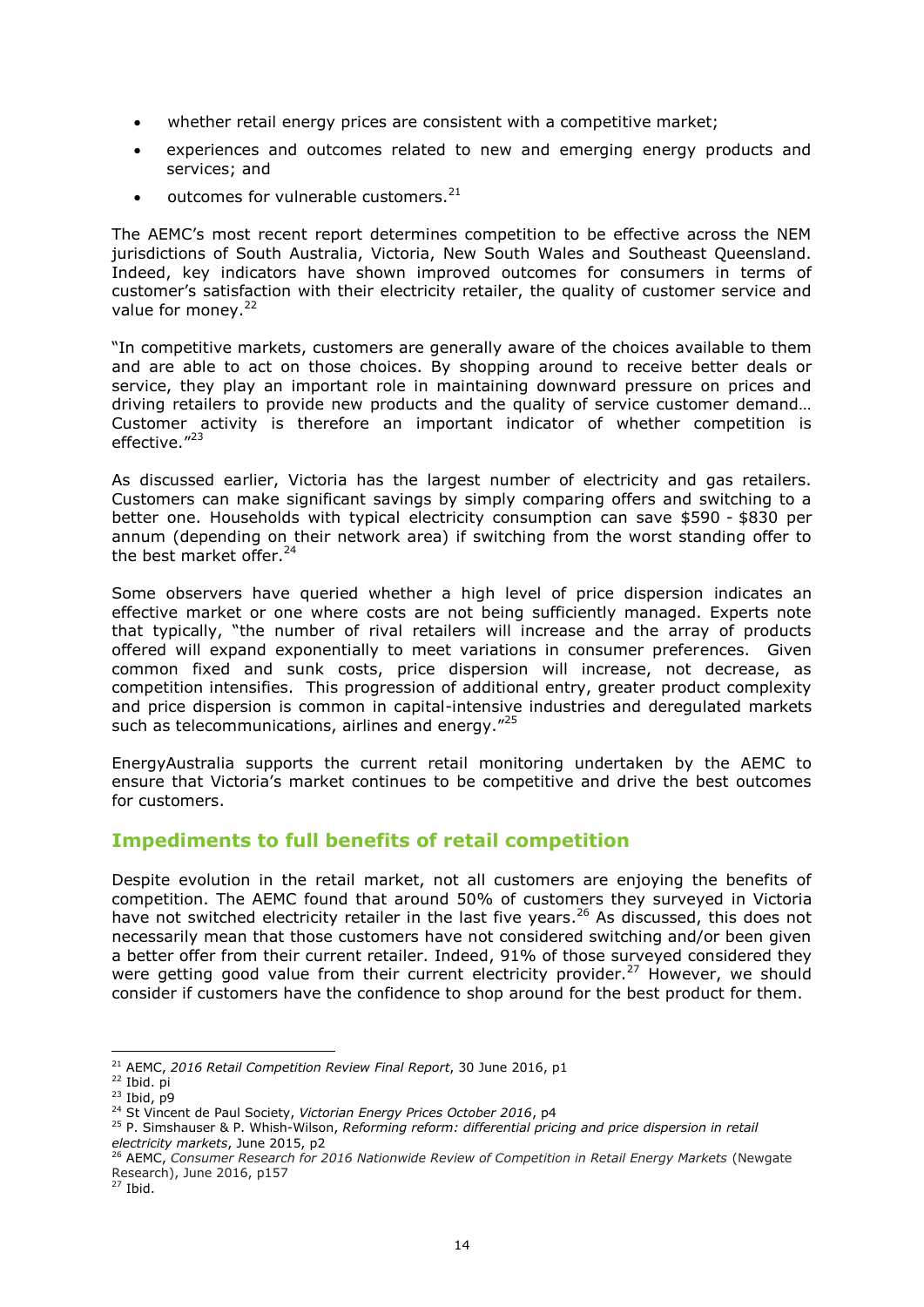# **Discounting**

The energy industry can be confusing for some customers, particularly those for whom English is not their first language. Prices, in particular, can be confusing for customers as most tariffs are a combination of fixed charges and variable charges (some with multiple time components).

This has seen a large focus on discounting being the primary marketing tool for retailers as it is easier for customer to understand. This has, however, created the scenario where some retailers are pricing higher and offering large discounts in an attempt to attract customers. This can result in customers switching retailers (or products) that do not result in a better deal for the customer.

A potential response is to ban discounting. This was the action taken by the UK regulator Ofgem, which ultimately resulted in an overall increase in retail prices for customers<sup>28</sup>. Our preference is to implement an energy comparison rate as you see with home loans or petrol consumption metrics for cars. This would enable customers to make an adequate comparison by providing a consistent measurement. From our research we know customers get confused by rates such as c/kWh so an annual or quarterly bill calculation (based on a consistent consumption formula) may be most helpful to customers. Any comparison would need to make allowance for non-monetary benefits such as loyalty programs.

Energy regulation requires retailers to provide customers with Energy Price Factsheets which outline the prices and any special terms and conditions in a consistent format. These should also include the relevant comparison rate.

#### **Recommendation 8**

That Victoria implements an energy comparison rate to allow customers to adequately compare offers in a simple and easy to understand manner.

# Comparator websites

Customers can currently get an energy offer via various channels. They include multiple channels from the retailer directly, as well as third party providers through online or door knocking services. This variety of offers and channels has seen the growth of private comparison sites and encouraged the Victorian Government to create their own comparator website *Victorian Energy Compare.* 29

In Victoria, despite consumers regarding internet-based information sources as the most useful for investigating offers and options, their awareness of comparator websites remains low - especially for the Victorian Government's comparator site. In June 2016, the AEMC found that residential consumers had an unprompted awareness of comparator sites of 0%, and prompted awareness of just 23%.<sup>30</sup>

The Government could increase awareness of *Victorian Energy Compare* via simple means such as investing in Google optimisation which would make it easier for customers to locate the site. *Victorian Energy Compare* should also align its format with the AER's comparator site, *Energy Made Easy*, which is much easier for consumers to use and for retailers to upload their offers.

<sup>28</sup> CMA, *Modernising the Energy Market,* 24 June 2016, pp5-6

<sup>29</sup> https://compare.switchon.vic.gov.au/

<sup>&</sup>lt;sup>30</sup> AEMC, Consumer Research for 2016 Nationwide Review of Competition in Retail Energy Markets (Newgate Research), June 2016, p156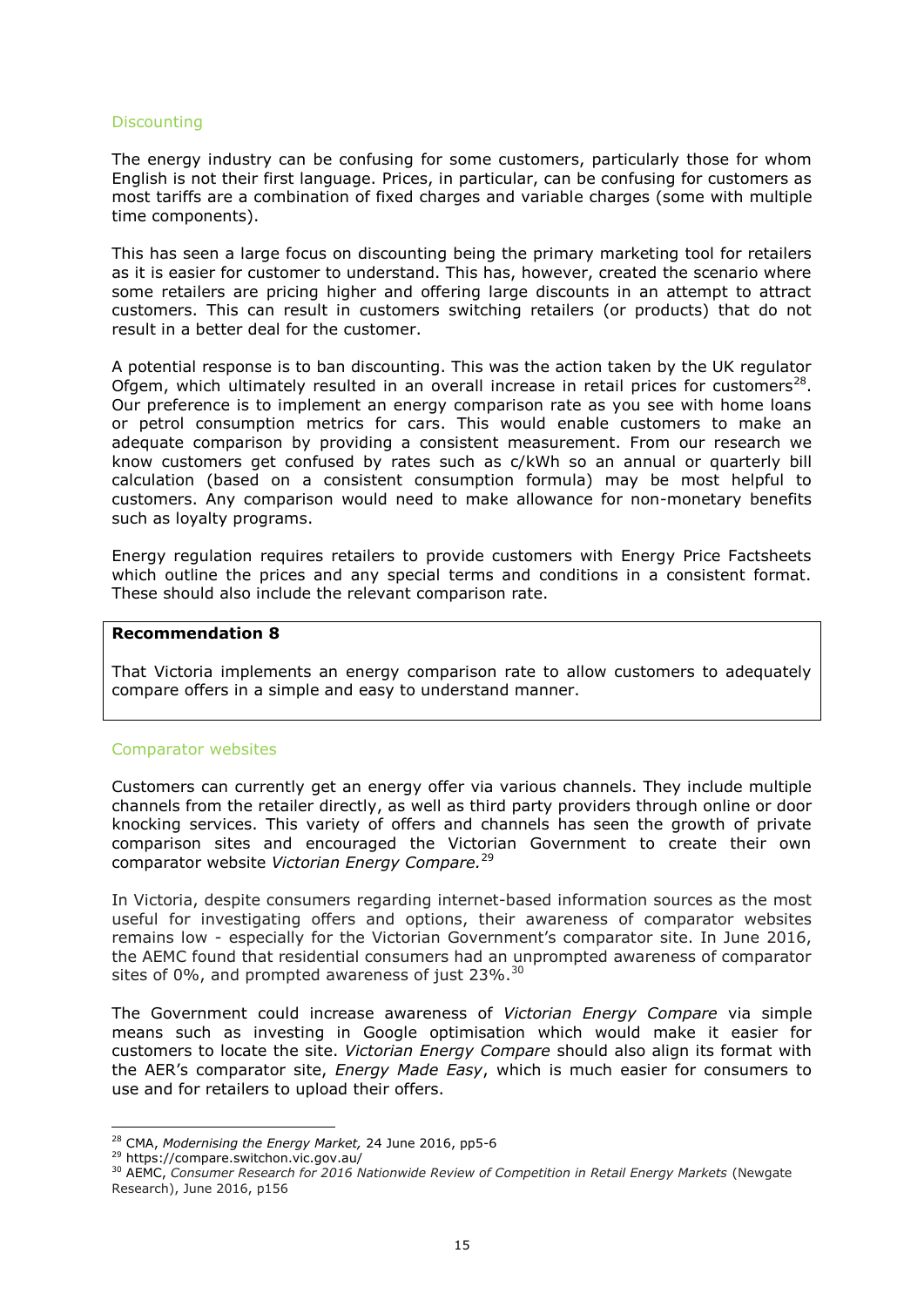Commercial comparator websites also exist however not all retailers, nor all offers, are presented to customers on these sites. There is also a lack of transparency on how offers are ranked and presented. This does not promote confidence in the market and empower customer to make informed decisions.

# **Recommendation 9**

That all commercial energy comparator services are required to be nationally accredited and:

- disclose all commissions in a similar manner to the financial services sector;
- advise that that they do not show all retail offers available;
- rank offers and present information in accordance with a defined industry standard; and
- provide a link to Victorian Energy Compare and advise customers that this is an independent site containing all Victorian offers.

# Doorknocking

Doorknocking is a common form of marketing used by some energy retailers. However, this predatory form of marketing is not something customers enjoy and can lead to customers being pressured to take up an offer that may not be in their best interests.

Research undertaken by the Consumer Action Law Centre found that 62% of customers surveyed had a negative doorknocking experience, and in some cases felt pressured to buy.<sup>31</sup> Unfortunately we have also seen ongoing regulatory action and security issues relating to door knocking.<sup>32</sup> Other industries successfully operate competitively without door knocking and energy is no different.

# **Recommendation 10**

That the Victorian Government bans doorknocking for the purposes of selling energy products.

# Benefit Periods

-

Under Section 48 of the Victorian Retail Code, a retailer must notify a customer when a fixed term contract is nearing its completion date. The notice must be given no earlier than 40 business days and no later than 20 business days before the end date of the contract.<sup>33</sup>

However, it is worth noting that it is unusual for a retail energy contract, which is an assurance of supply, to have a fixed term. Many retailers, including EnergyAustralia, offer 'evergreen' contracts, meaning they do not have a specific end date whilst the customer receives energy from EnergyAustralia. Retailers then commonly offer a defined discount or benefit period; for example, a 15% discount off the current market rate for a 12 month period.

<sup>&</sup>lt;sup>31</sup> Consumer Utilities Action Centre, *The consumer experience of door-to-door energy sales in Victoria,* 2011 <sup>32</sup> The Herald Sun, "Electricity salesman bashes elderly Endeavour Hills man who refused his product",

<sup>19</sup> August 2016; ACCC, "Origin to pay \$2 million for unlawful door-to-door sales tactics", 30 March 2015; News.com.au, "Simply Energy hit with \$20,400 in fines over 'misleading' door-to-door sales conduct" 12 February 2015

<sup>33</sup> ESC, Section 48 (2)-(3), *Energy Retail Code* (Version 11, 1 January 2015)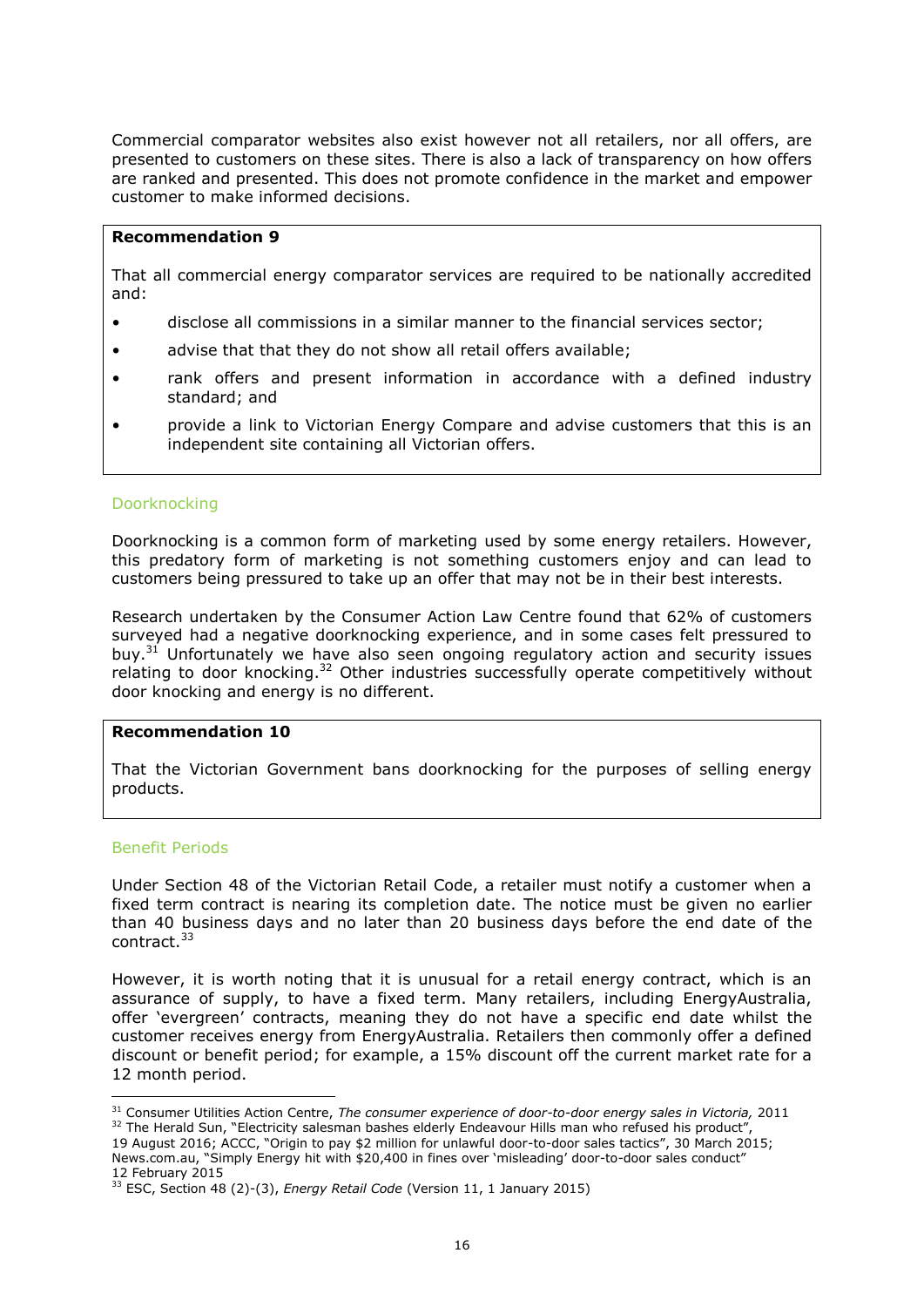St Vincent de Paul's recent report, *The NEM - A Hazy Retail Maze,* argues that there are many examples of poor performance by retailers in this area which largely serves to punish customer loyalty.

"Some retailers are not providing reasonable notice of changes to tariffs, charges or discounts… and some retailers move customers onto significantly worse tariffs at the end of a fixed benefit period."<sup>34</sup> Clearly, moving an existing customer from a larger discount to a lower one will have an impact on future bills.

In our view these examples do not demonstrate good customer service and are not within the spirit of the Energy Retail Code.

To this end, it is EnergyAustralia's standard practice that we do not vary the contract a customer signs up to. It is also EnergyAustralia's standard practice to inform customers of any changes to their contract terms and conditions, tariffs, discounts or entitlements. EnergyAustralia customers are assured of receiving between 20 and 40 days' notice of any changes.

In addition, EnergyAustralia recently offered our existing Victorian customers an extra 2% discount on top of their evergreen rate in order to reward loyalty. It is an example where market operators are incentivised to differentiate themselves by offering better outcomes for customers in order to retain or improve market share.

While there are clear incentives for governments to consider a ban on benefit periods, it is worth noting that the end of a benefit period is a timely way for customers to reassess their contract and shop around. By prompting customers to consider their energy contracts on a regular basis, they may, in fact, find a better offer.

However, it is important that customers are made aware of any change to their benefit term in advance so they are able to consider other options. EnergyAustralia encourages the Panel to consider the quality and timeliness of notice provided to customers when their discount or benefit period comes to an end.

# **Recommendation 11**

-

Regulatory obligations should require retailers to provide customers with easy-tounderstand notification in advance of any change to a discount or entitlement.

# **Supporting vulnerable customers**

EnergyAustralia, has a dedicated hardship program, *EnergyAssist,* which provides tailored support to customers in vulnerable circumstances.

In 2016, EnergyAustralia was ranked the number one retailer by the Financial and Consumer Rights Council in recognition of our efforts to assist vulnerable customers. We see it as a fundamental obligation of providing an essential service and have established a *Financial Inclusion Action Plan* to ensure we continue to improve our products, services, policies and practices to support vulnerable customers.

In order to best assist those customers, we have introduced a wide range of assistance measures that are fully targeted to individual circumstances. It is EnergyAustralia standard practice that all customers in the *EnergyAssist* program are moved off standing offers and onto a more appropriate tariff for their circumstances (with their consent).

<sup>34</sup> St Vincent de Paul Society, *The NEM - A Hazy Retail Maze,* p50-54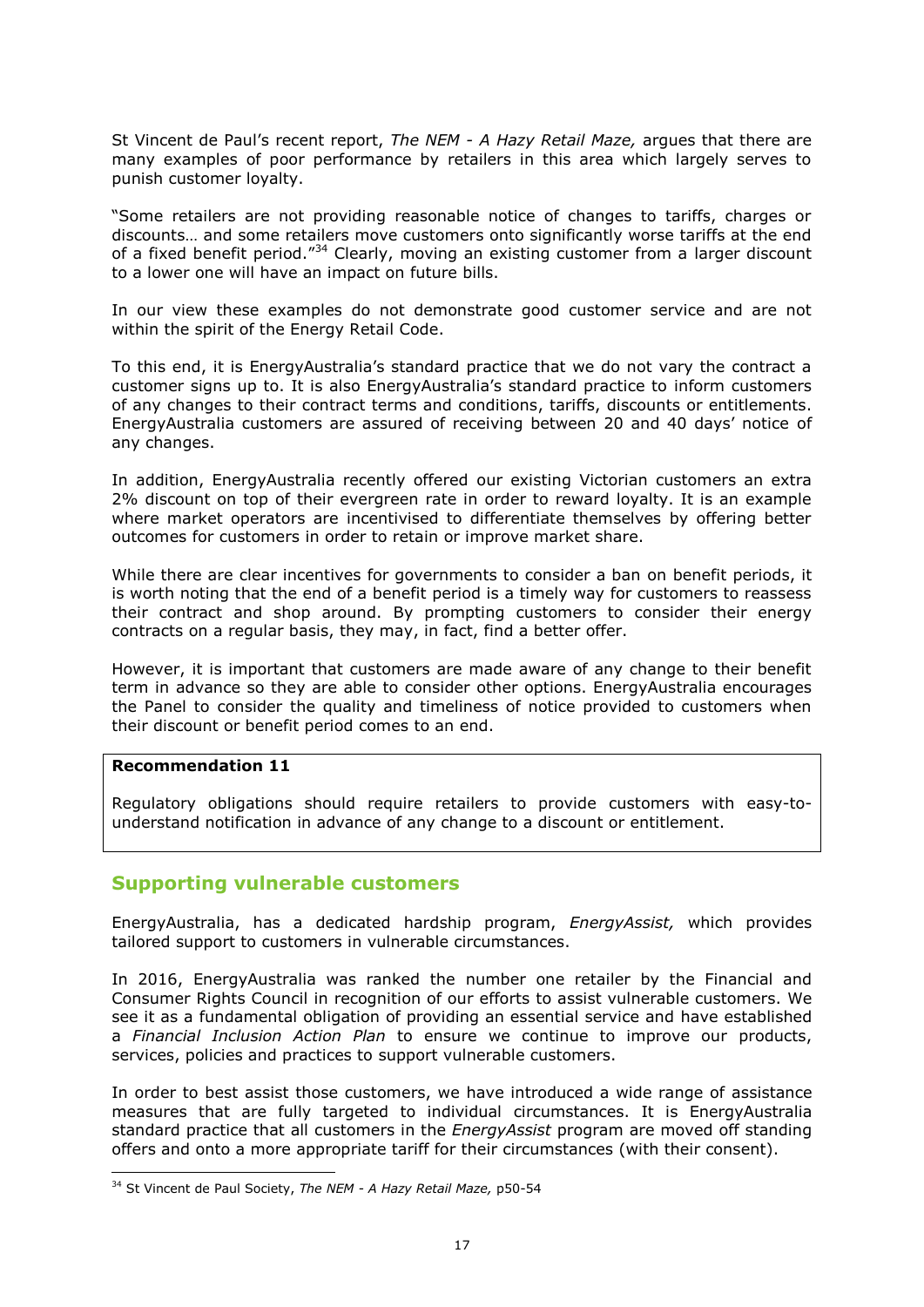If they have high energy usage, we might offer an energy audit conducted by our community partner organisation, Kildonan Uniting Care. Where appropriate, this may be followed by an appliance swap such as a new fridge or air conditioner to help improve a household's energy efficiency, thereby reducing consumption and energy costs. All of this is at no cost to the customer.

For customers with low energy usage, an appliance swap won't necessarily be the most effective option, so we look at co-payments to incentivise payment and engender a sense of partnership.

Further to this, we would welcome greater action from the Victorian Government to assist customers experiencing hardship.

We know, for example, that the application process for Utility Relief Grants (URGs) can be challenging for some customers. The latest ESC data shows that 62,000 hard copy URG forms were provided to customers last year. Only 33,000 of those forms were then submitted to the Department of Health and Human Services.<sup>35</sup> When customers are experiencing hardship due to a change in family circumstances, or their job or their health, filling out a form and mailing it can easily drop off the radar.

We would welcome regulatory reform to enable retailers to obtain consent and electronically lodge URG forms on behalf of customers. It would be a small change but would make a significant difference for those that need it most.

Customers are also not aware that they are entitled to receive up to \$500 per fuel type every two years. We find in some cases that vulnerable customers have carried out their waiting period but are not aware they are entitled to reapply and therefore do not seek the assistance they are entitled to. Notification to eligible Victorians reminding them to reapply for URGs would be another helpful measure.

As discussed above, EnergyAustralia does appliance swaps for vulnerable customers who would benefit from it. Unfortunately in many cases the customer is in rental or government housing which prevents them from making physical changes to the premises. We encourage the Panel to consider ways these situations can be avoided.

# **Recommendation 12**

Retailers should be required to move hardship customers off the SOT and onto the most appropriate market offer for their circumstances (with their consent).

# **Recommendation 13**

The Government should improve access arrangements to Utility Relief Grants, including electronic lodgement by retailers on behalf of their customers (with consent) and notifying customers when they become available for relief grants again after the two year period has elapsed.

# **Recommendation 14**

-

The Government should work with energy retailers and community groups to enable more appliance swaps to occur in rental accommodation and public housing.

<sup>35</sup> ESC, *Victorian Energy Market Report 2015-16*, pp107-108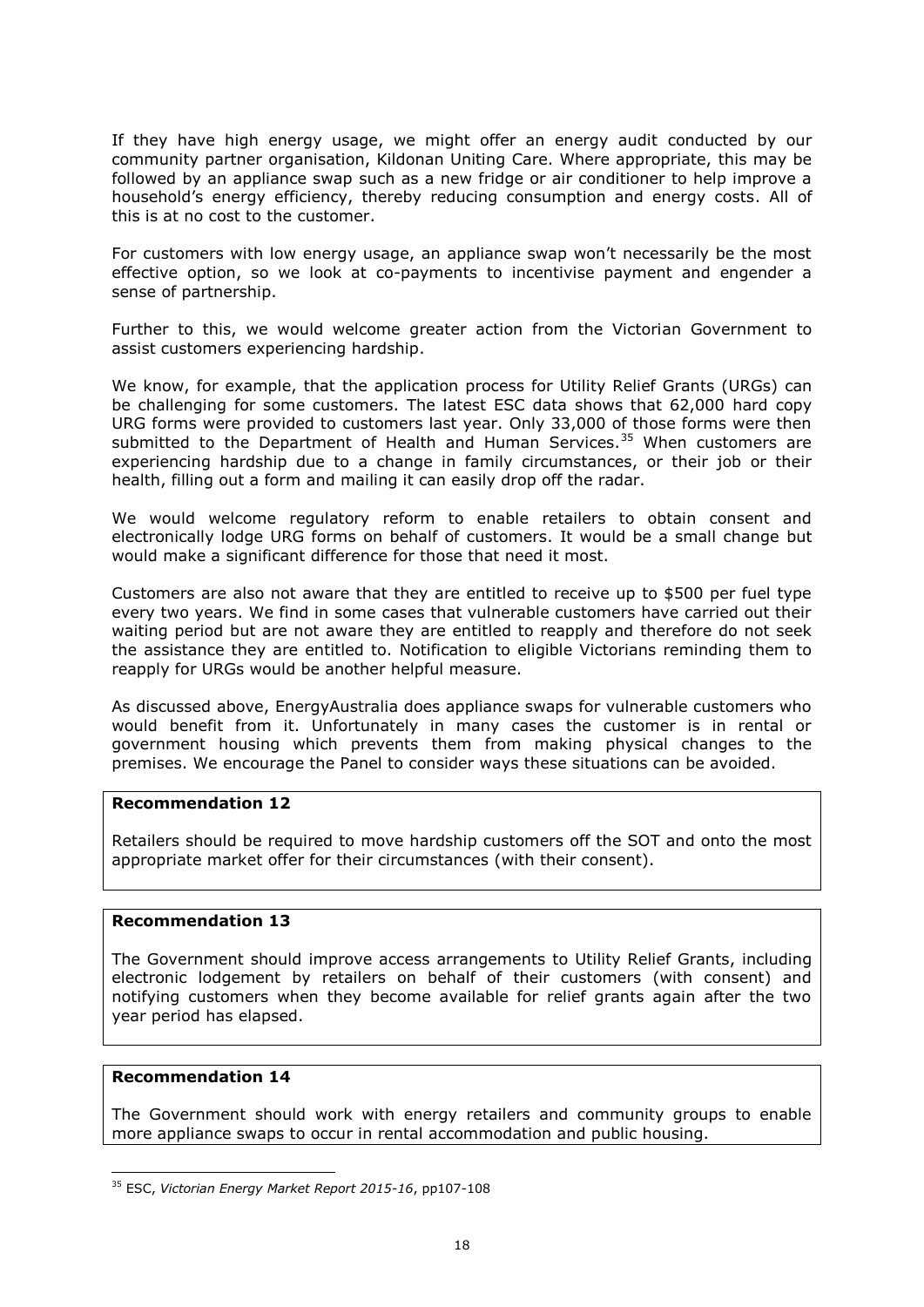# **Retailers delivering innovation**

The 'traditional' centralised energy supply model is being challenged by emerging technologies, products and services. These include rooftop solar panels, battery storage and smart meters.

Many of these new products and services provide customers greater control over how their electricity is delivered and consumed. Some allow customers to cede control over how their electricity is delivered and consumed to third parties.

These developments are transforming retail energy markets. And the role of retailers is changing too. The traditional retailer was simply a billing engine and call centre. The new retailer offers you the most efficient way to manage your energy via a mix of technology, advice, pricing choices and (possibly) finance options. The figure below depicts the coordinating role that retailers are best placed to coordinate.



#### **Figure 6: Potential coordinating role for retailers**

Our Victorian customers also tell us they want more from their retailer. Our customer insights analysis shows that customers in Victoria give equal weighting to other factors beyond price, when compared to other NEM jurisdictions. This is because the Victorian electricity and gas retail markets are the most mature and customers have been exposed to more types of market offers and services.

What is increasingly apparent across NEM jurisdictions is that retailers will only win and retain customers if they provide compelling offers, services that customers value, and good customer service.

An example of this customer-centric innovation is the new 'Go Neutral' product that EnergyAustralia launched in November 2016 for our existing customers.

Go Neutral enables customers to fully offset their energy consumption for free through a simple opt-in function. This initiative was developed through consultation with our customers that revealed people value action on climate change but want to exert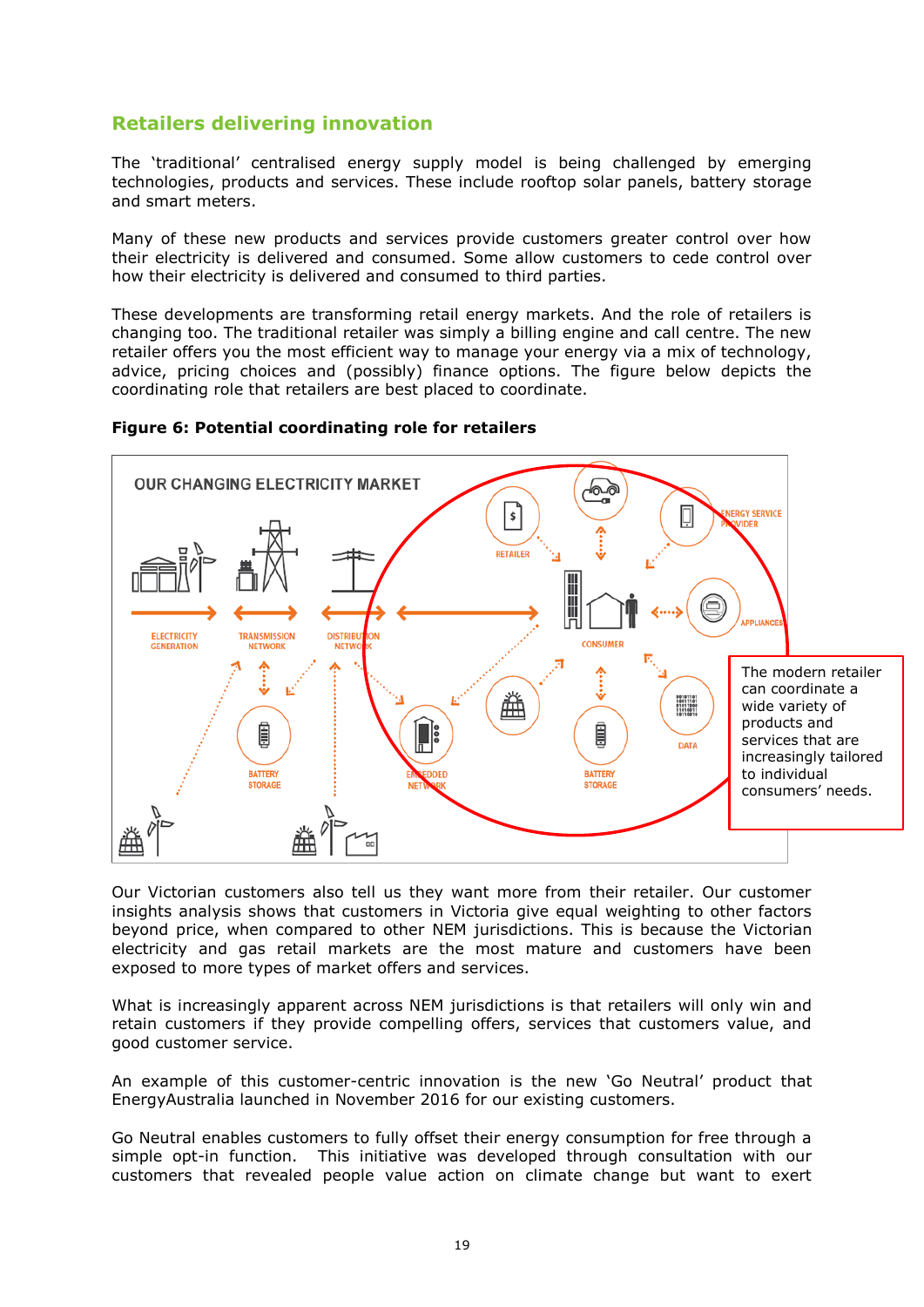minimum effort and expense. EnergyAustralia has allocated \$20 million to support a range of domestic and international emissions reductions projects on our customers' behalf and the uptake to date has been positive.

Some of the other exciting new products and services we have recently launched or that are underway include:

- Tesla Powerwall EnergyAustralia has teamed with Tesla Energy to offer customers the Powerwall battery storage system. This allows customers to store energy from their solar panels when the sun is shining or from the grid when rates are low, so they can use the stored power at night, or at some other time.
- Solar Inverter EnergyAustralia is releasing a solar inverter system developed by Australian-based Redback Technologies. This package combines a smart solar inverter, battery enclosure and "intelligent" energy management software into a seamless experience that the customer can manage from their smartphone.
- *My Account* customer portal *My Account* allows customers to log on via their computer or smart phone and see their energy usage, pay their bills and manage other parts of their account. In the last 13 months, uptake for the online portal has lifted from around one third of customers to about half. Victorian customers have benefited most from this due to the installation of smart meters.

It is important regulation is not allowed to stifle innovation and allows markets to evolve. Network tariff reform and a move towards cost-reflective network pricing would reduce cross-subsidies embedded in electricity pricing and could enable a greater range of products and services to benefit customers, including:

- peer-to-peer energy sales/trading
- demand-side response which allows consumer to reduce both their energy and network cost.

The Victorian exit fee cap is a useful example of regulation impacting innovation in that it can limit the ability of retailers to offer more upfront benefits when customers sign up to longer term contracts. We have seen a willingness by customers in NSW for example, where exit fee caps do not apply, to take up a 12c/kWh feed-in tariff and other solar products on a three year contract.

Allowing customers to opt out of the exit fee cap would enable them to access better offers or cheaper prices. Customers who leave prior to completion of the benefit term would be liable for an agreed amount. This would work similarly to a fixed interest mortgage rate or mobile phone plan.

# **Recommendation 15**

The Government should consider the removal of regulatory barriers that constrain the emergence or growth of new products and services. This includes the development of a transition pathway to introduce more cost reflective pricing that unwinds existing cross-subsidies while providing adequate support for vulnerable customers.

# **Recommendation 16**

Customers should be able to opt out of the fixed exit fee cap to encourage innovation in the Victorian retail market.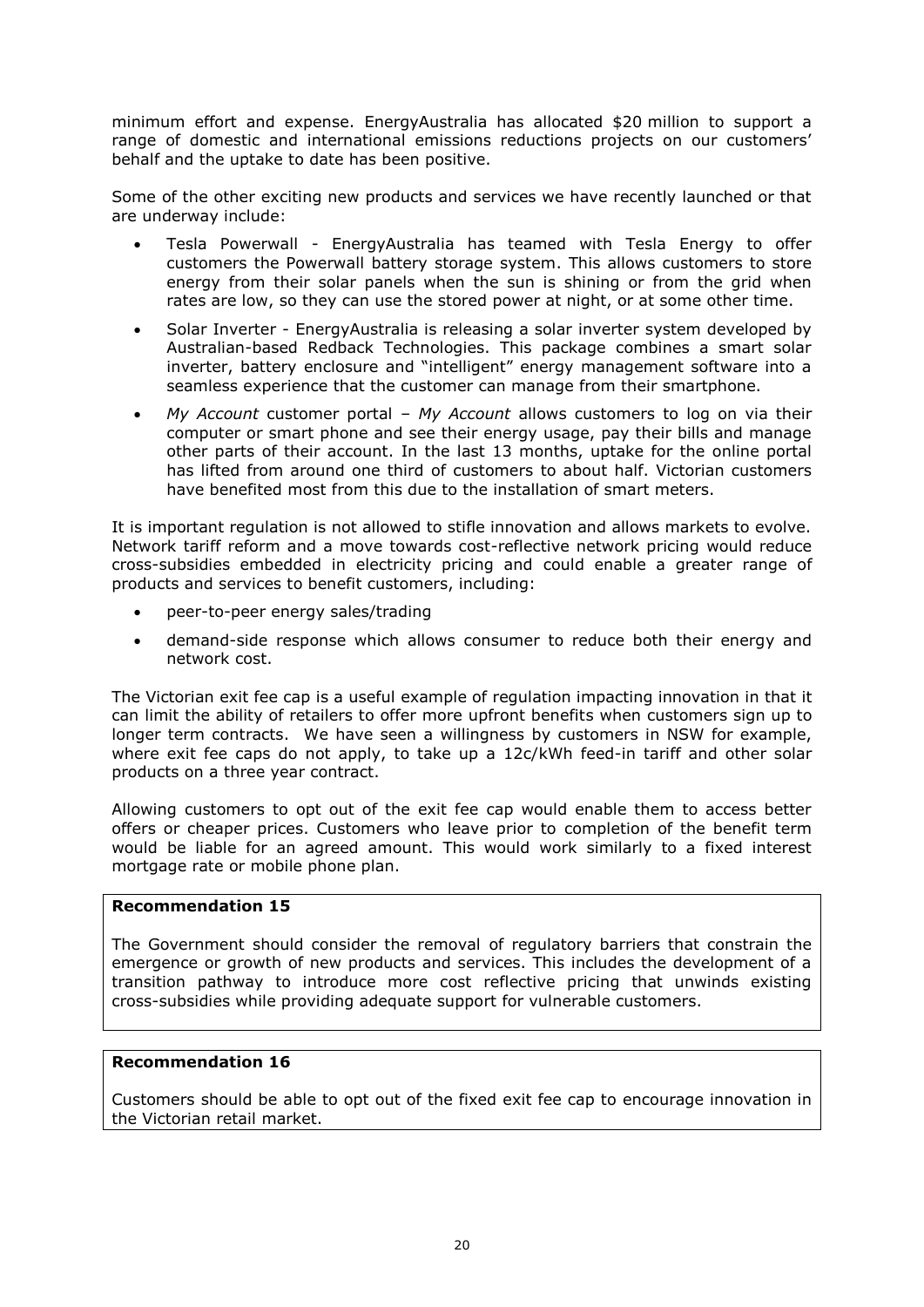# **Appendix 1 – Case Study**

# **Energy Market Regulation - the UK Experience**

The UK fully deregulated retail electricity markets in 2002.

Over time, electricity and gas retail offers proliferated with high levels of dispersion in price, products and services.

In response to public concerns that the retail energy market had become too confusing, from 2008 onwards the UK energy regulator, the Office of Gas and Electricity Markets ( Ofgem), started to impose restrictions.

Regulatory changes included limiting energy retailers to four tariff offers per fuel type, bans on discounting, and bans on price differentiation between regions or by payment method.

Ofgem's reforms were intended to encourage customer engagement and give them the ability to confidently compare prices. However, the result was reduced competition, customer switching which fell by half, and increased profits for suppliers.

In June 2016, the UK's Competition and Markets Authority (CMA) completed an investigation into the energy retail sector to ensure the market was operating in the best interests of consumers.

The CMA found there were perverse outcomes from Ofgem's regulatory interventions and customers were paying **£1.4 billion a year more** than they would in a fully competitive market.

Evidence presented during the CMA investigation showed that Ofgem's regulatory restrictions prevented discounts and tariff types that customers had come to value, particularly vulnerable customers.

Contrary to Ofgem's policy rationale that price dispersion and differentiation was a sign of ineffective competition, experts noted that effective competition incentivises differentiation as an economically efficient way of recovering costs.

Emeritus Professor at the University of Cambridge, Stephen Littlechild, has studied Ofgem's approach during 2008 and 2009 and observed that "[Ofgem had]… previously argued that 'you pay a lower price if you shop around, so the market is working'. Now it argued that 'you pay a higher price if you don't shop around, so the market is not working'. The glass was now half-empty rather than half-full." Professor Littlechild highlighted that Ofgem used little empirical evidence to inform its regulatory changes which may, in part, have been the result of fewer economists (and therefore economic thinking) at Ofgem.

The CMA is now working to unwind Ofgem's limitations on the retail energy market. Instead, customers are being empowered to choose the best offers through better information and tools such as price comparator sites.

Sources:

CMA, *Modernising the Energy Market,* 24 June 2016

S. Littlechild, *Promoting or restricting competition?: Regulation of the UK retail residential energy market since 2008*, September 2014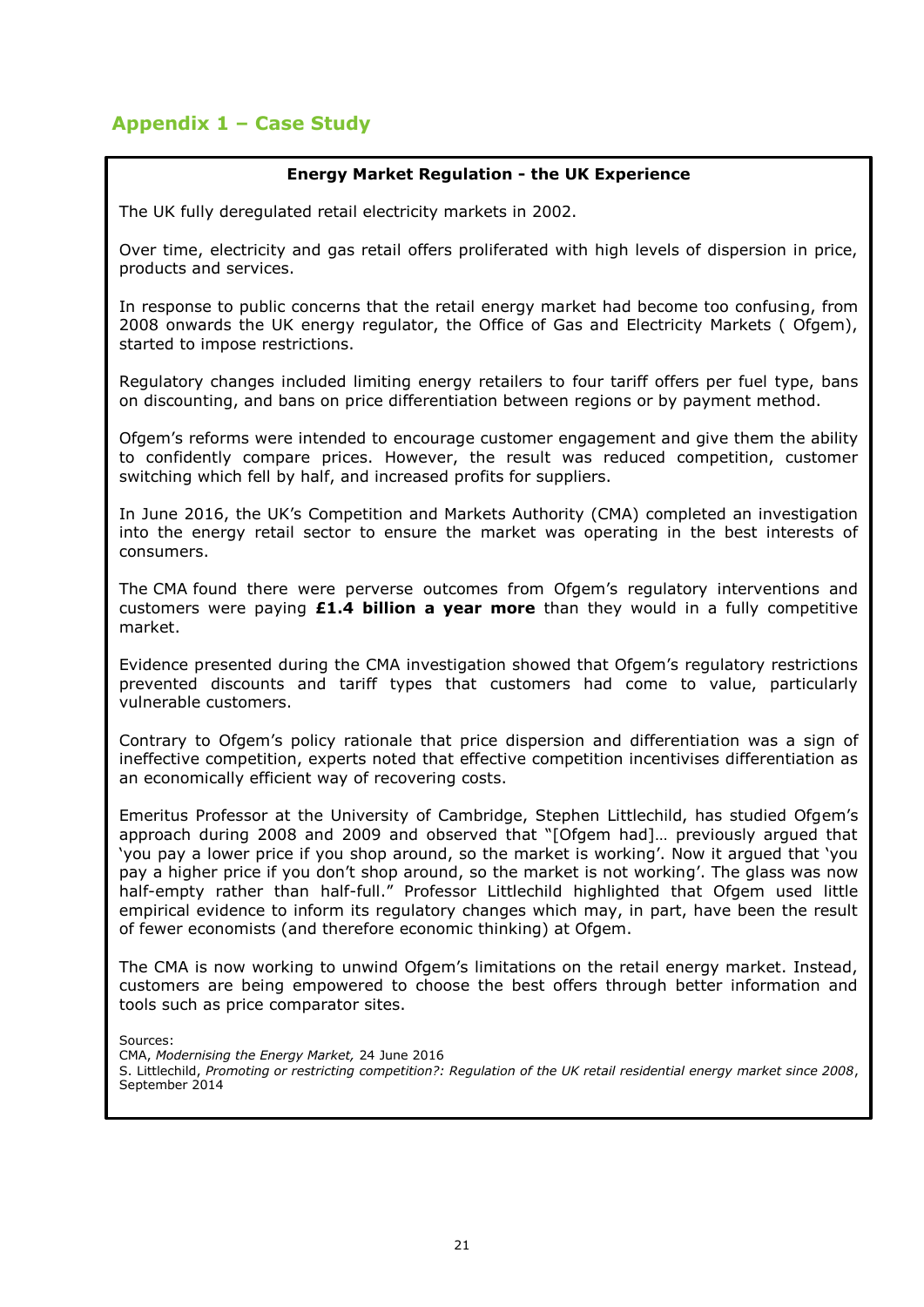# **Appendix 2 – Recommendations Summary**

# **Recommendation 1**

That Victoria immediately adopts the National Energy Customer Framework (without derogation) to reduce duplication of retailer systems and processes, and therefore prices for customers.

# **Recommendation 2**

That the Commissioner for Better Regulation be tasked with undertaking a regulatory assessment of the Victorian energy market to consider opportunities to reduce regulatory burden and reduce costs to Victorian consumers.

#### **Recommendation 3**

That the Victorian Government reconsiders its time-variant feed-in tariff and/or allows the full costs of the scheme to be passed onto solar customers directly to reduce the cost burden on other Victorian customers.

# **Recommendation 4**

That Victoria leads concessions reform and seeks national consistency across the NEM jurisdictions.

#### **Recommendation 5**

That the Victorian Government immediately reverses its moratorium on gas exploration and development to encourage more gas supplies and reduce energy costs for customers.

# **Recommendation 6**

That the Victorian Government urgently implements reforms that reduce the cost of serving customers at least equivalent to offset the coal royalty increase – see recommendations 1-5 as a starting point.

# **Recommendation 7**

The Victorian Government publically reports annually on the costs of its VRET and legislate an immediate review of the scheme if a cost threshold is reached, similar to the Levy Control Framework set by the UK Government.

# **Recommendation 8**

That Victoria implements an energy comparison rate to allow customers to adequately compare offers in a simple and easy to understand manner.